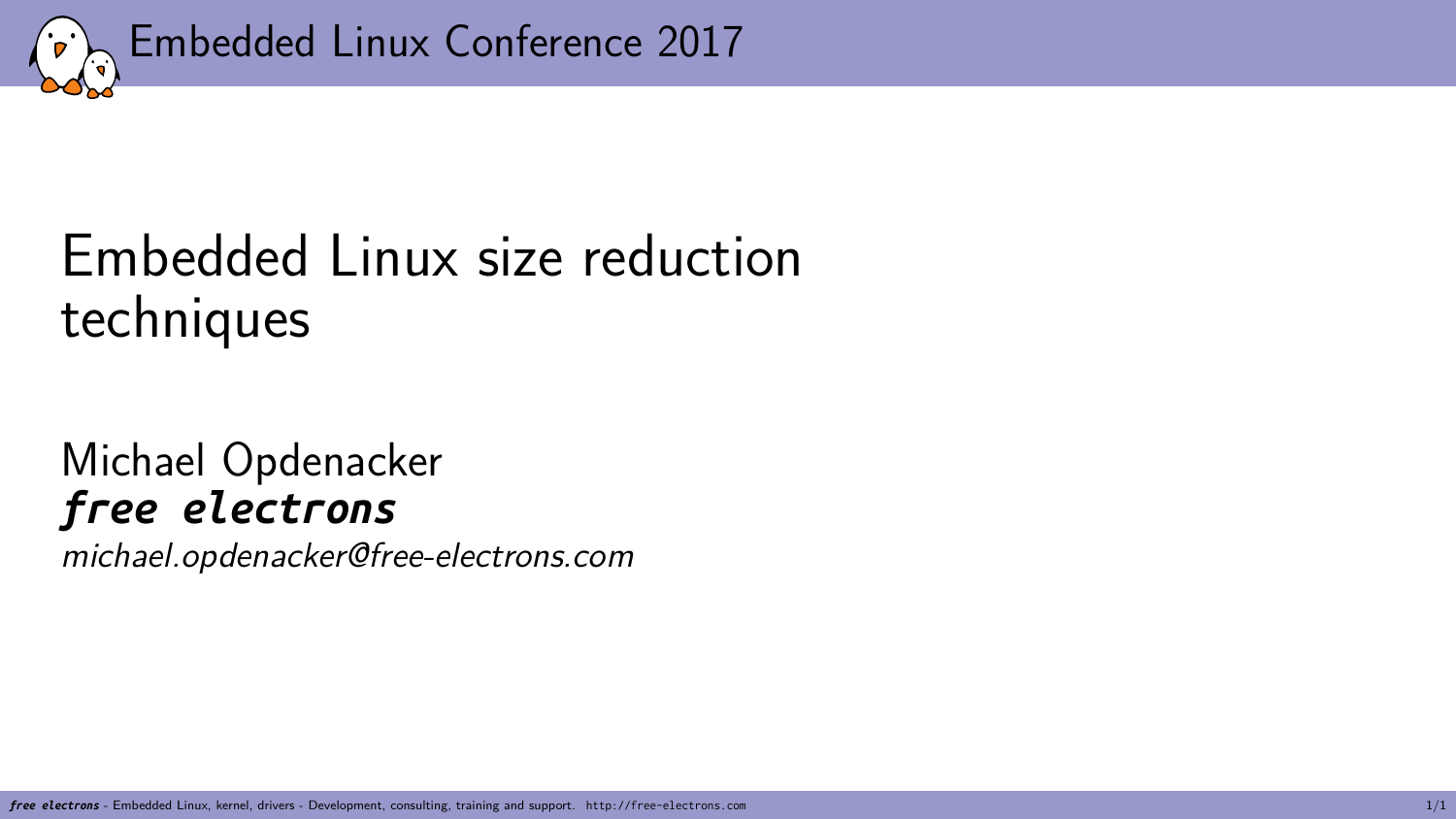

- ▶ Michael Opdenacker
- ▶ Founder and Embedded Linux engineer at *free electrons*
	- ▶ Embedded Linux **expertise**
	- ▶ **Development**, consulting and training
	- ▶ Strong open-source focus
- ▶ Long time interest in embedded Linux boot time, and one of its prerequisites: small system size.
- ▶ From **Orange**, France



Penguin from Justin Ternet (https://openclipart.org/detail/182875/pinguin)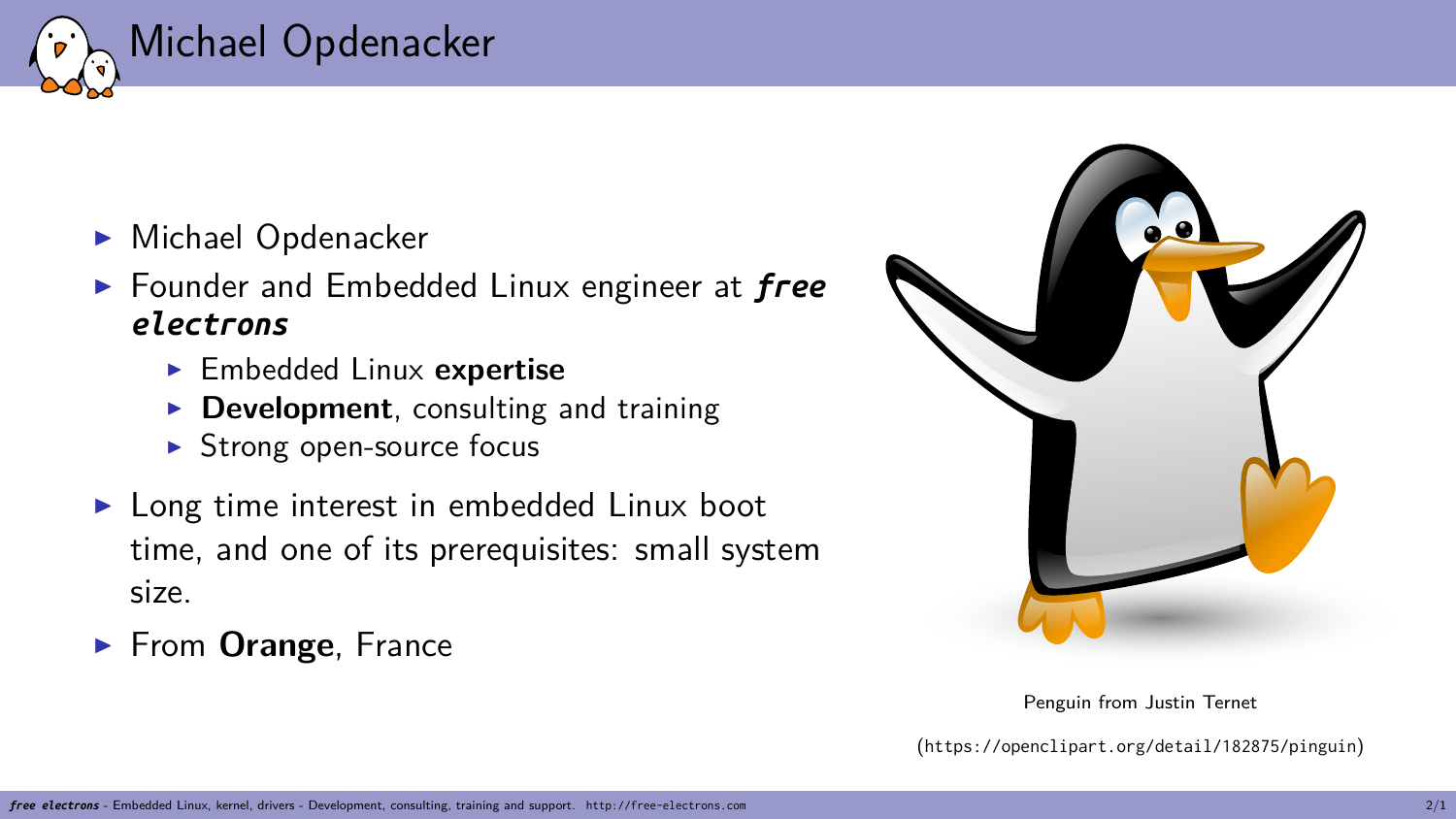

There are multiple reasons for having a small kernel and system

- ▶ Run on very small systems (IoT)
- ▶ Run Linux as a bootloader
- ▶ Boot faster (for example on FPGAs)
- ▶ Reduce power consumption Even conceivable to run the whole system in CPU internal RAM or cache (DRAM is power hungry and needs refreshing)
- ▶ Security: reduce the attack surface
- ▶ Cloud workloads: optimize instances for size and boot time.
- ▶ Spare as much RAM as possible for applications and maximizing performance.

See https://tiny.wiki.kernel.org/use\_cases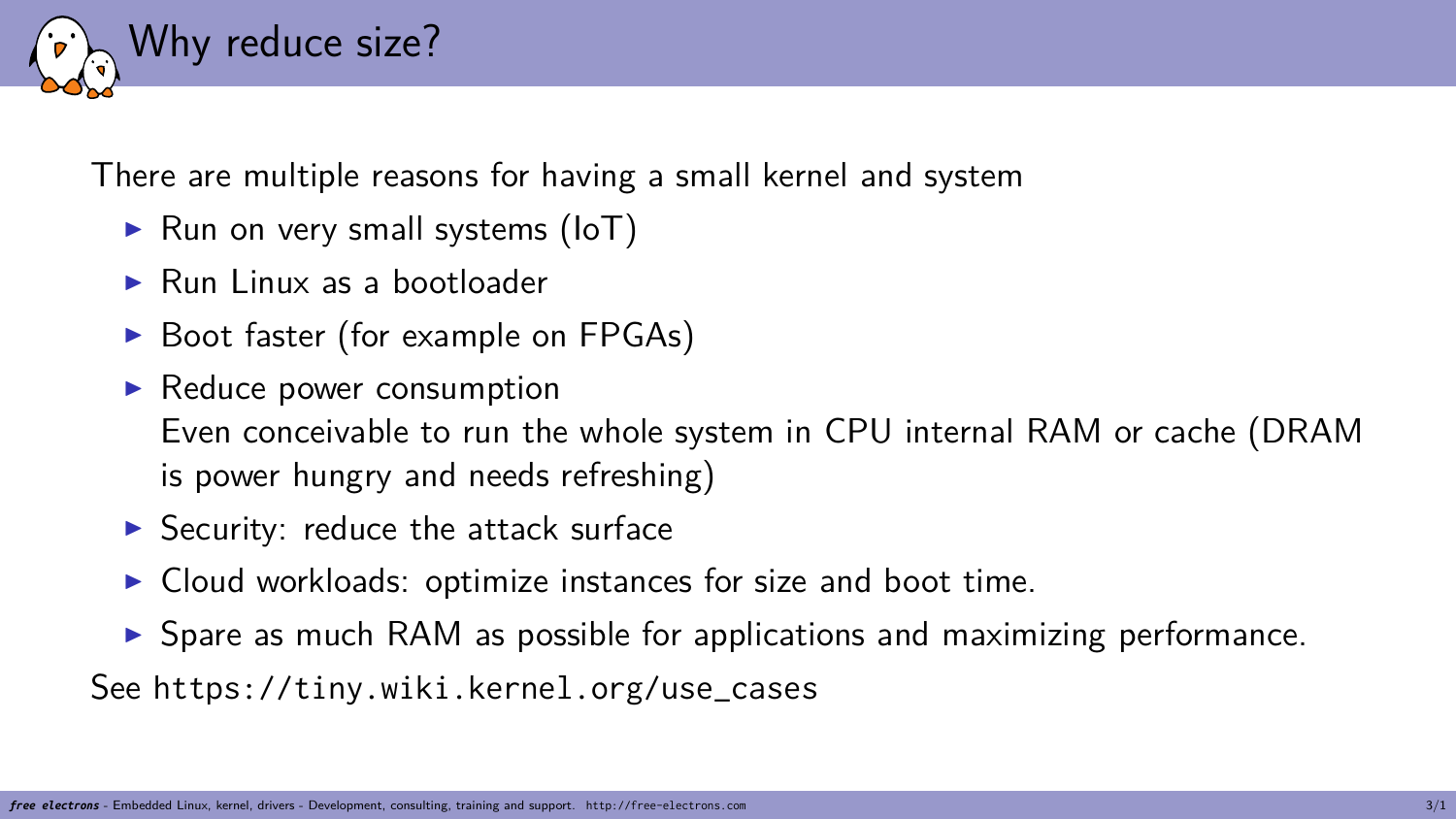

- ▶ No talk about size since ELCE 2015
- ▶ Some projects stalled (Linux tinification, LLVM Linux...)
- $\triangleright$  Opportunity to have a look at solutions I didn't try: musl library, Toybox, gcc LTO, new gcc versions, compiling with Clang...
- $\triangleright$  Good to have a look again at that topic, and gather people who are still interested in size, to help them and to collect good ideas.
- $\triangleright$  Good to collect and share updated figures too.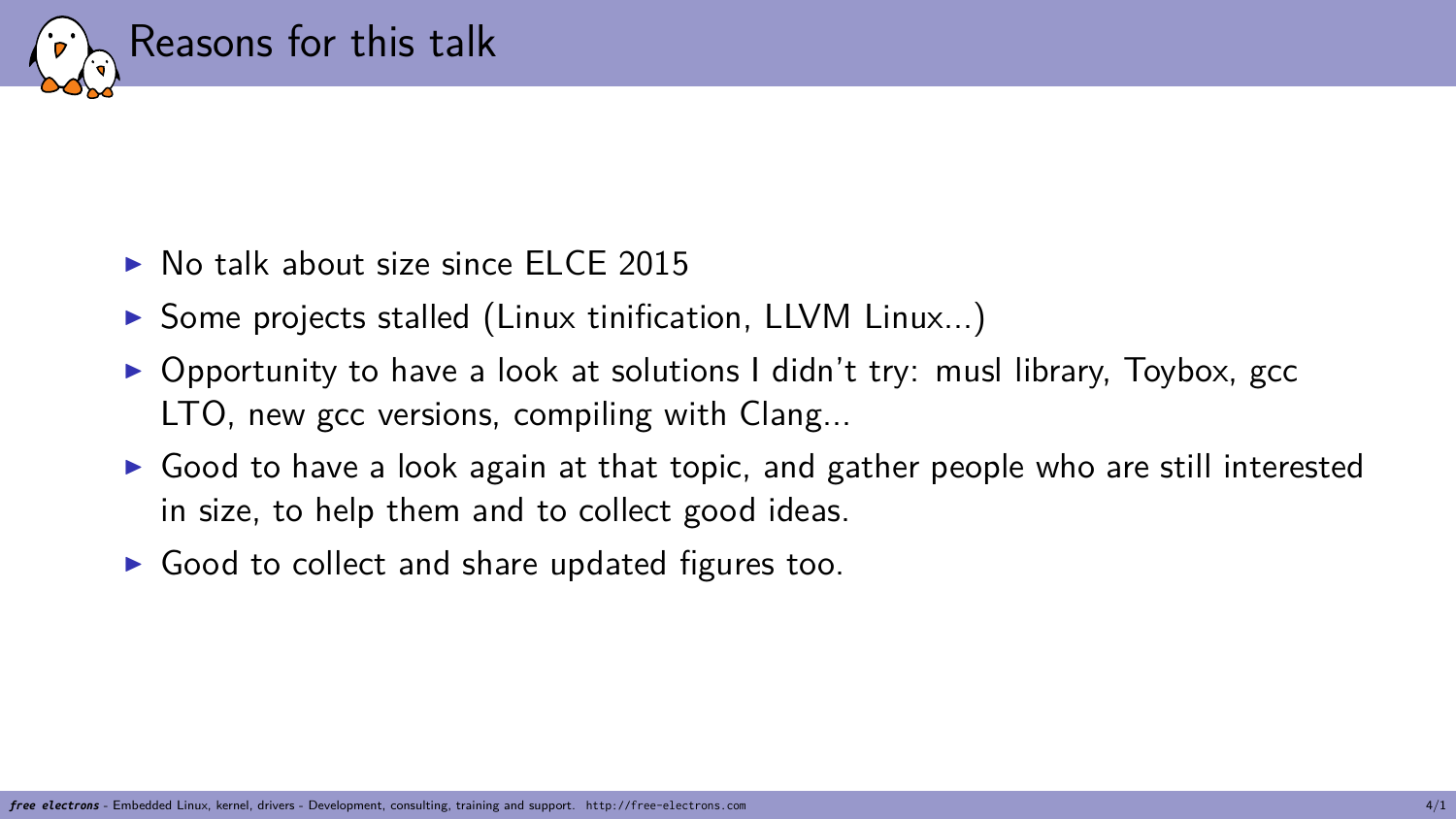

#### ▶ RAM

- ▶ You need 2-6 MB of RAM for an embedded kernel
- $\triangleright$  Need at least 8-16 MB to leave enough space for user-space (if user-space is not too complex)
- ▶ More RAM helps with performance!

#### ▶ Storage

- ▶ You need 2-4 MB of space for an embedded kernel
- $\triangleright$  User space can fit in a few hundreds of KB.
- ▶ With a not-too-complex user-space, 8-16 MB of storage can be sufficient.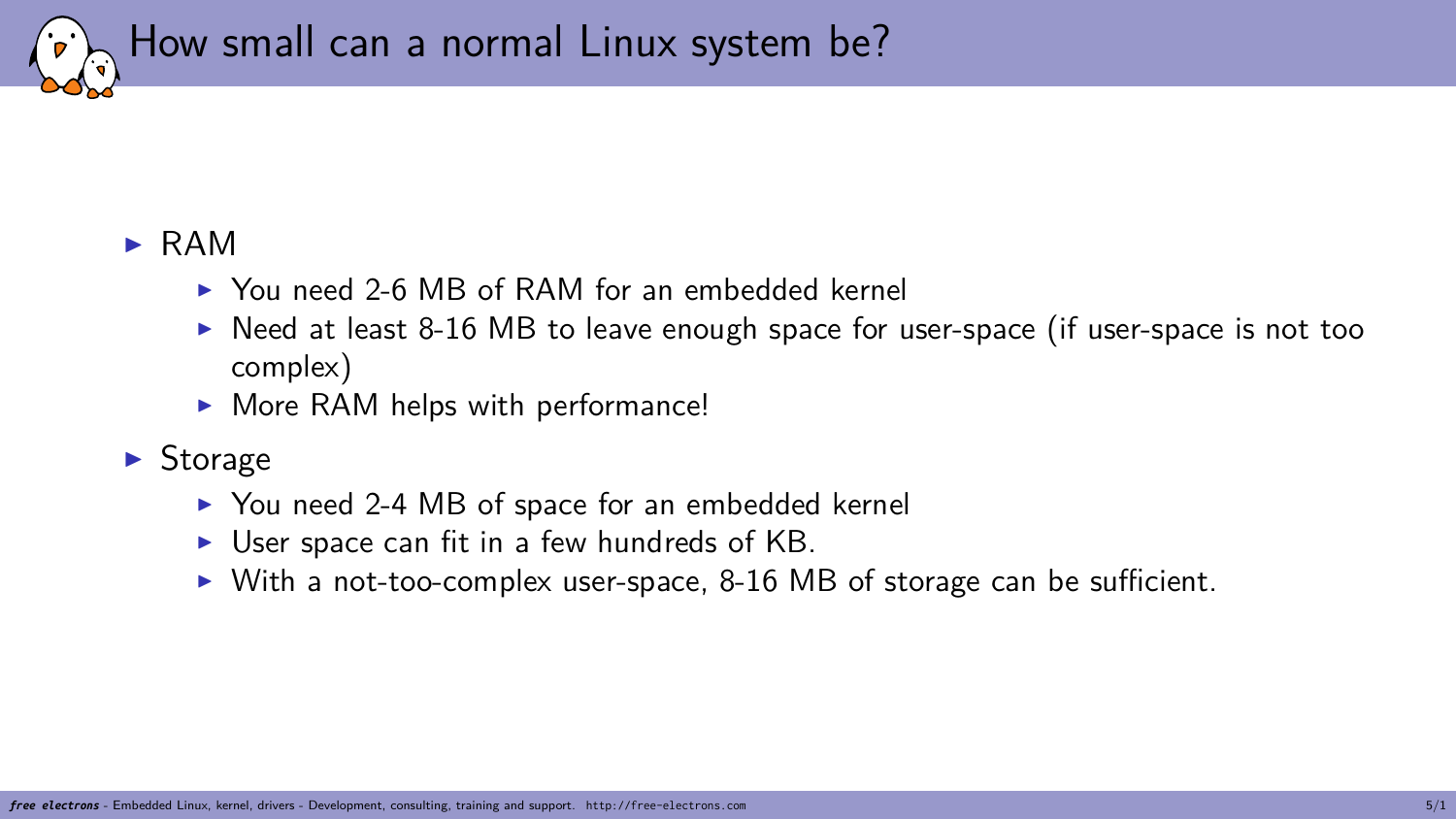

Compiler optimizations

- ▶ *gcc* offers an easy-to-use -0s option for minimizing binary size.
- $\blacktriangleright$  It is essentially the optimizations found in -02 without the ones that increase size

See https://gcc.gnu.org/onlinedocs/gcc/Optimize-Options.html for all available optimizations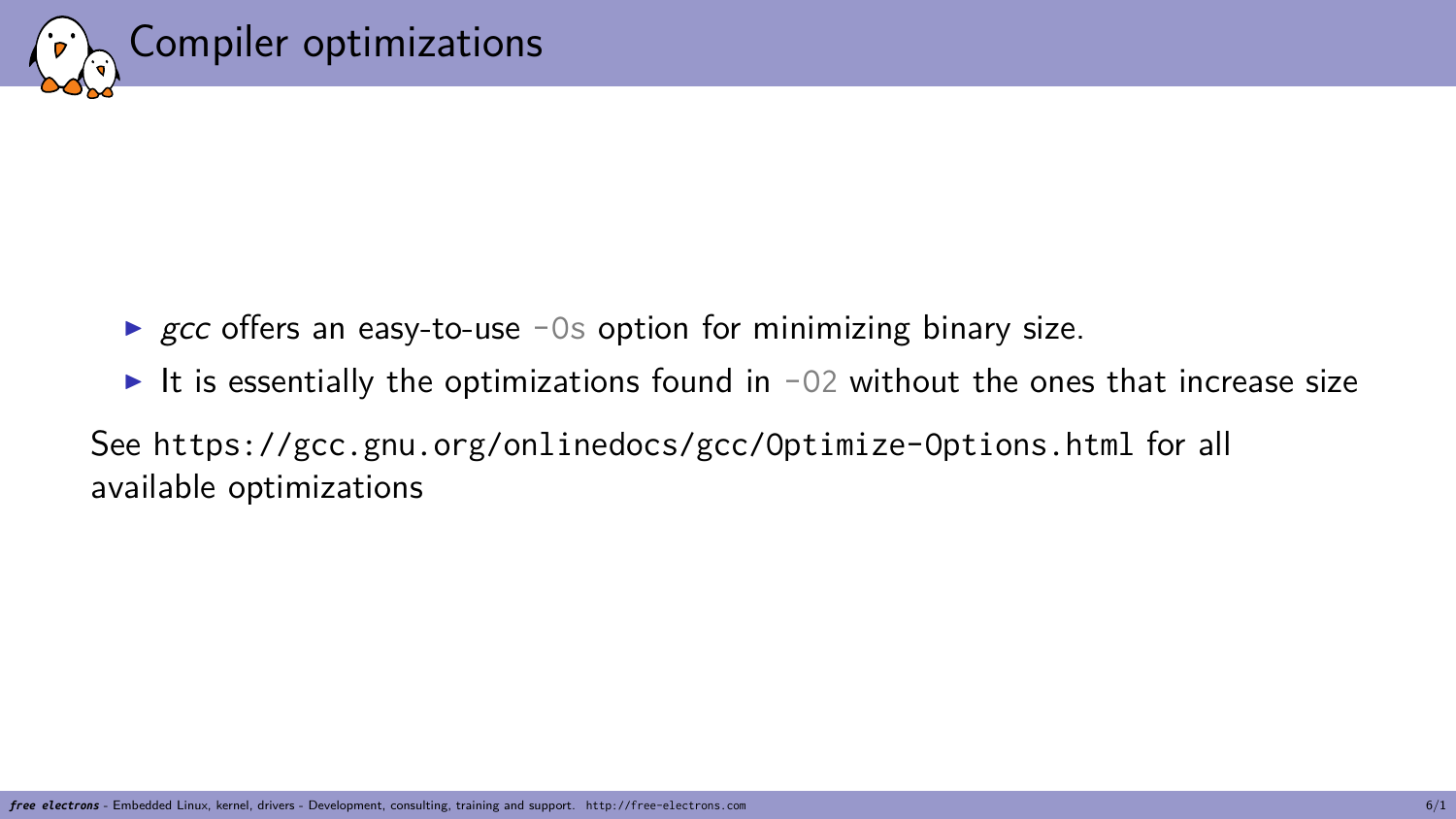

Compiling for ARM versatile, Linux 4.10

- ▶ With gcc 4.7: 407512 bytes (zImage)
- $\blacktriangleright$  With gcc 6.2: 405968 bytes (zlmage, -0.4%)

A minor gain!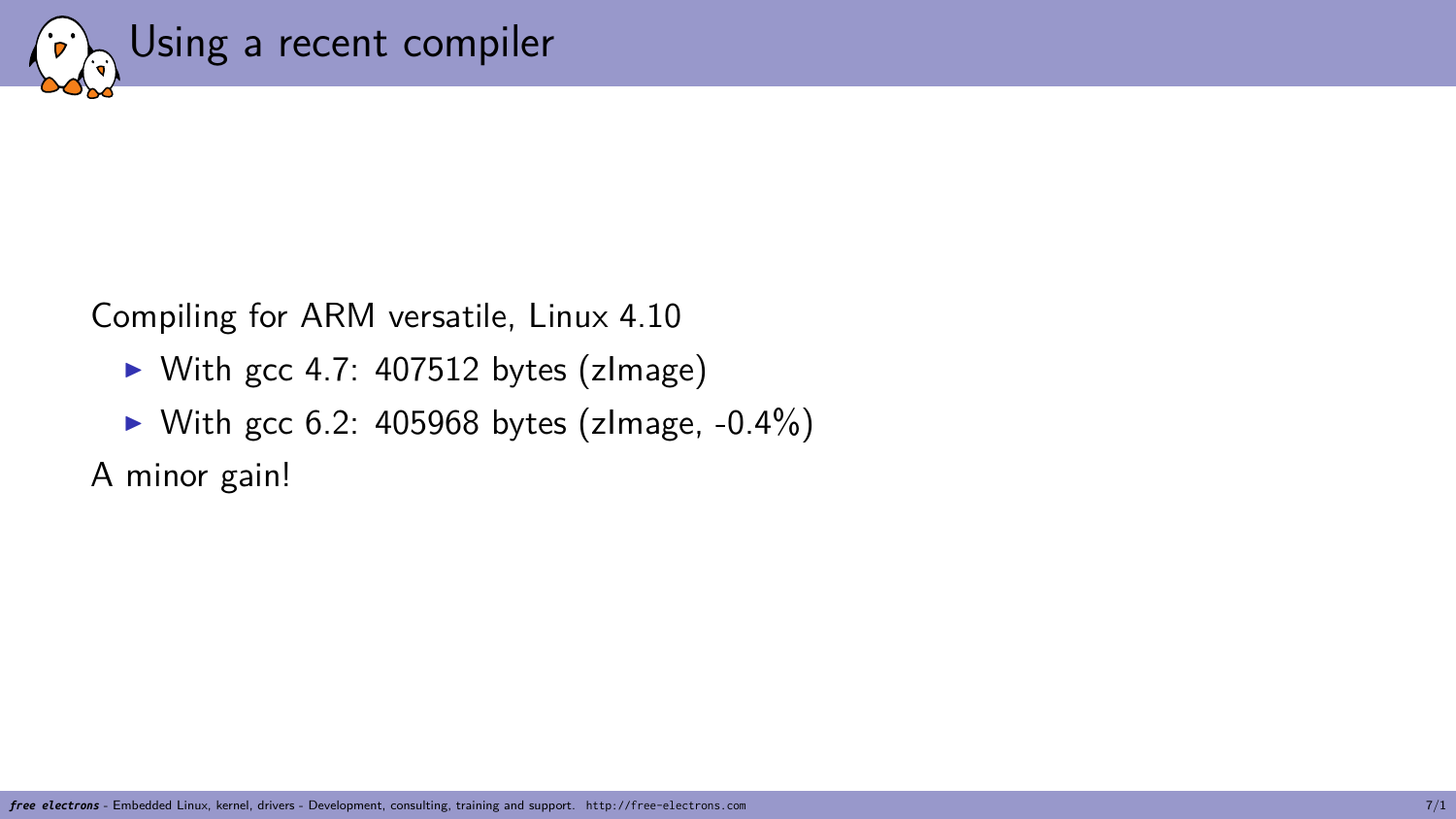

#### LTO: Link Time Optimizations

- $\triangleright$  Allows gcc to keep extra source information to make further optimizations at link time, linking multiple object files together. In particular, this allows to remove unused code.
- ▶ Even works with programs built from a single source file! Example: oggenc from http://people.csail.mit.edu/smcc/projects/single-fileprograms/oggenc.c (1.7 MB!)
- ▶ How to compile with LTO: gcc -Os -flto oggenc.c -lm

See again https://gcc.gnu.org/onlinedocs/gcc/Optimize-Options.html for details.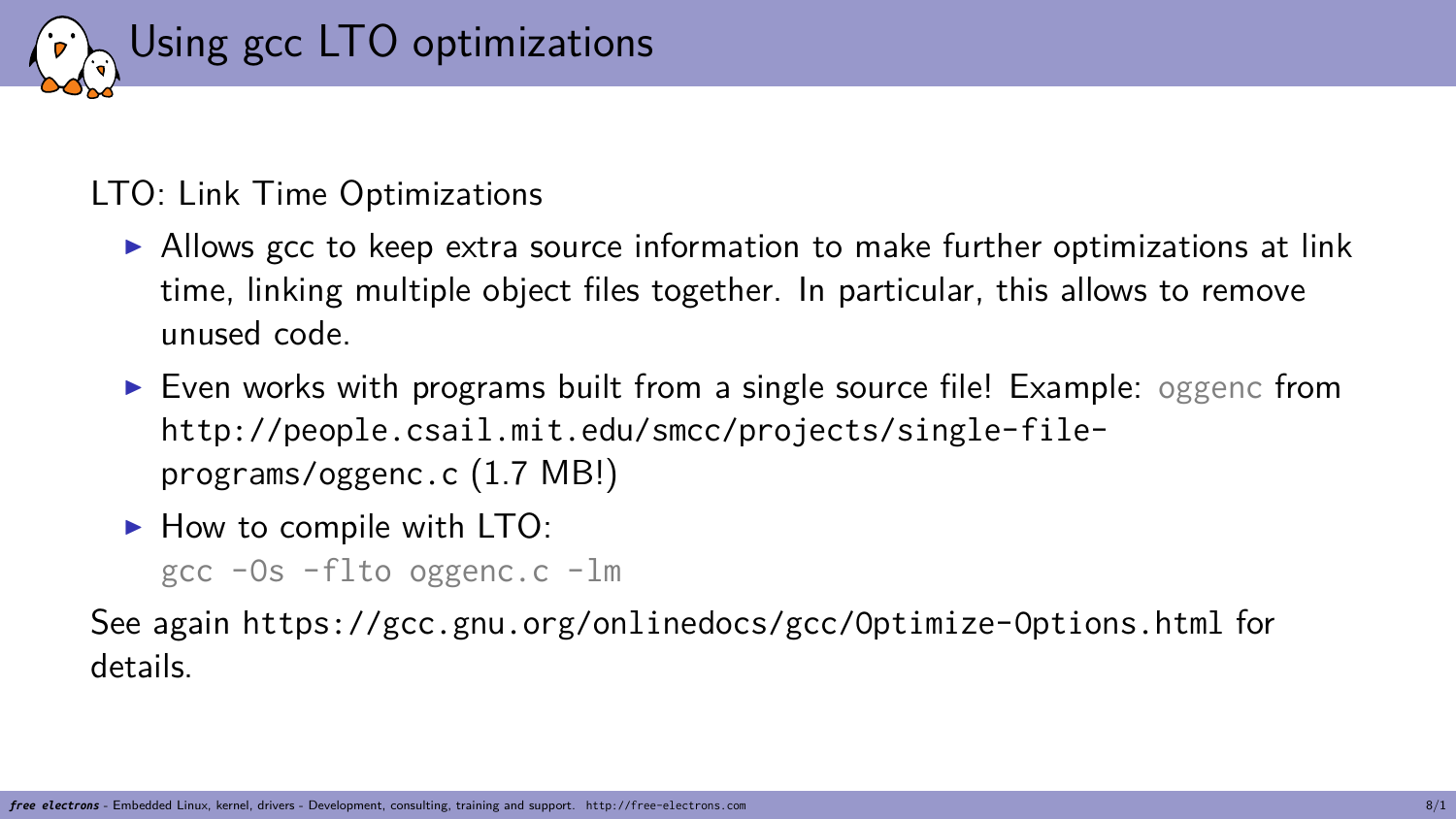

Compiling oggenc.c

- $\blacktriangleright$  With gcc 6.2 for  $\times 86$  64:
	- ▶ **Without LTO**: 2122624 bytes (unstripped), 1964432 bytes (stripped)
	- ▶ **With LTO**: 2064480 bytes (unstripped, -2.7%), 1915016 bytes (stripped, **-2.6%**)
- $\triangleright$  With gcc 6.2 for armelhf:
	- ▶ **Without LTO**: 1157588 bytes (unstripped), 1018972 bytes (stripped)
	- ▶ **With LTO**: 1118480 bytes (unstripped, -3.4%), 990248 bytes (stripped, **-2.8%**)

Note: the x86 64 size is not meant to be compared with arm code. 64 bit code is bigger than 32 bit code, that's expected.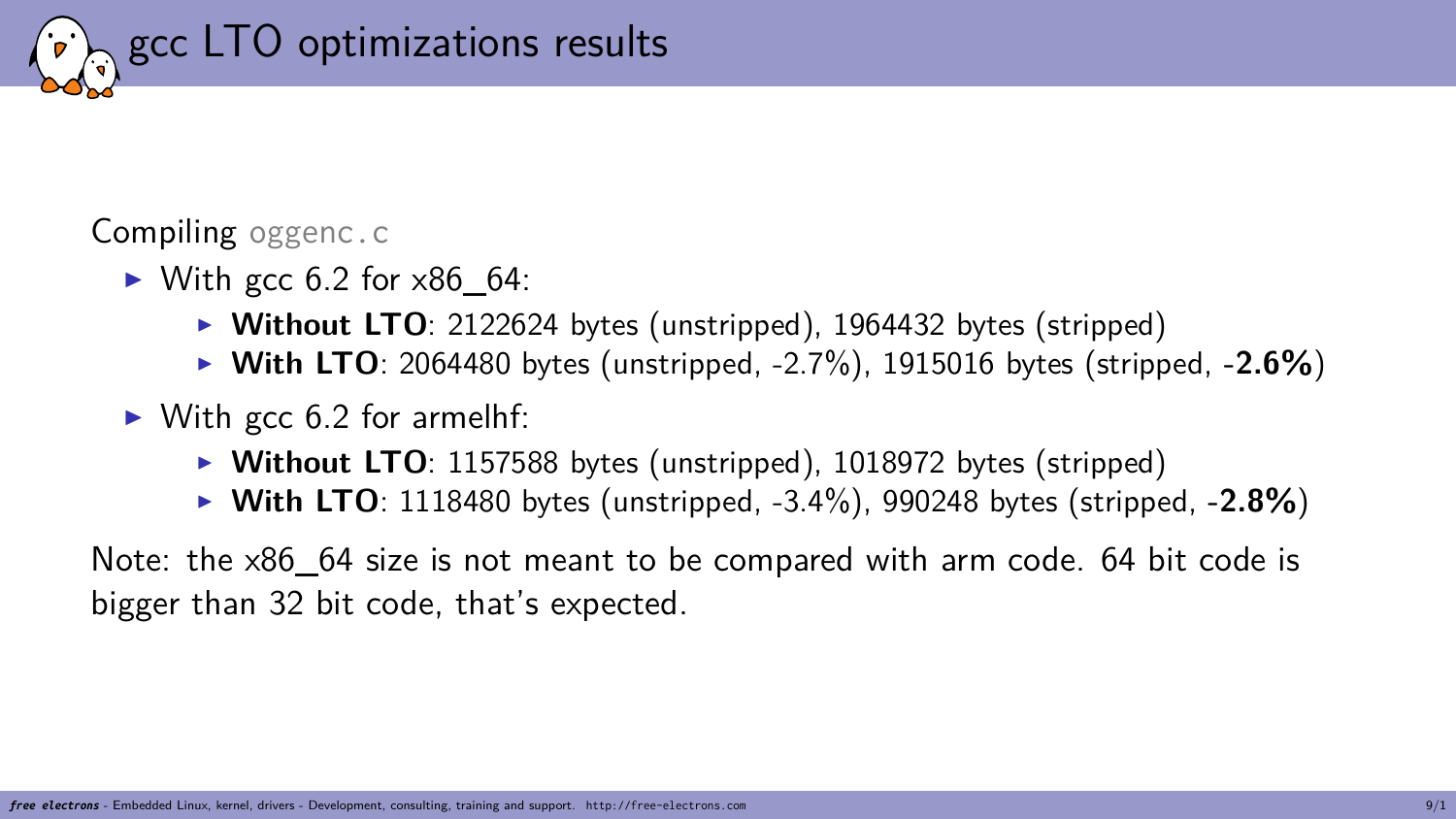

Let's try to compile oggenc.c again:

- ▶ Compiled with **gcc** 6.2.0 on x86\_64: gcc oggenc.c -lm -Os; strip a.out Size: 1964432 bytes
- ▶ Compiled with **clang** 3.8.1 on x86\_64: clang oggenc.c -lm -Os; strip a.out Size: 1865592 bytes **(-5%)**
- $\triangleright$  gcc can catch up a little with the LTO option: gcc oggenc.c -lm -flto -Os; strip a.out Size: 1915016 bytes (-2.7%)

Note that gcc can win for very small programs  $(-1.2 \%)$  vs clang on hello.c).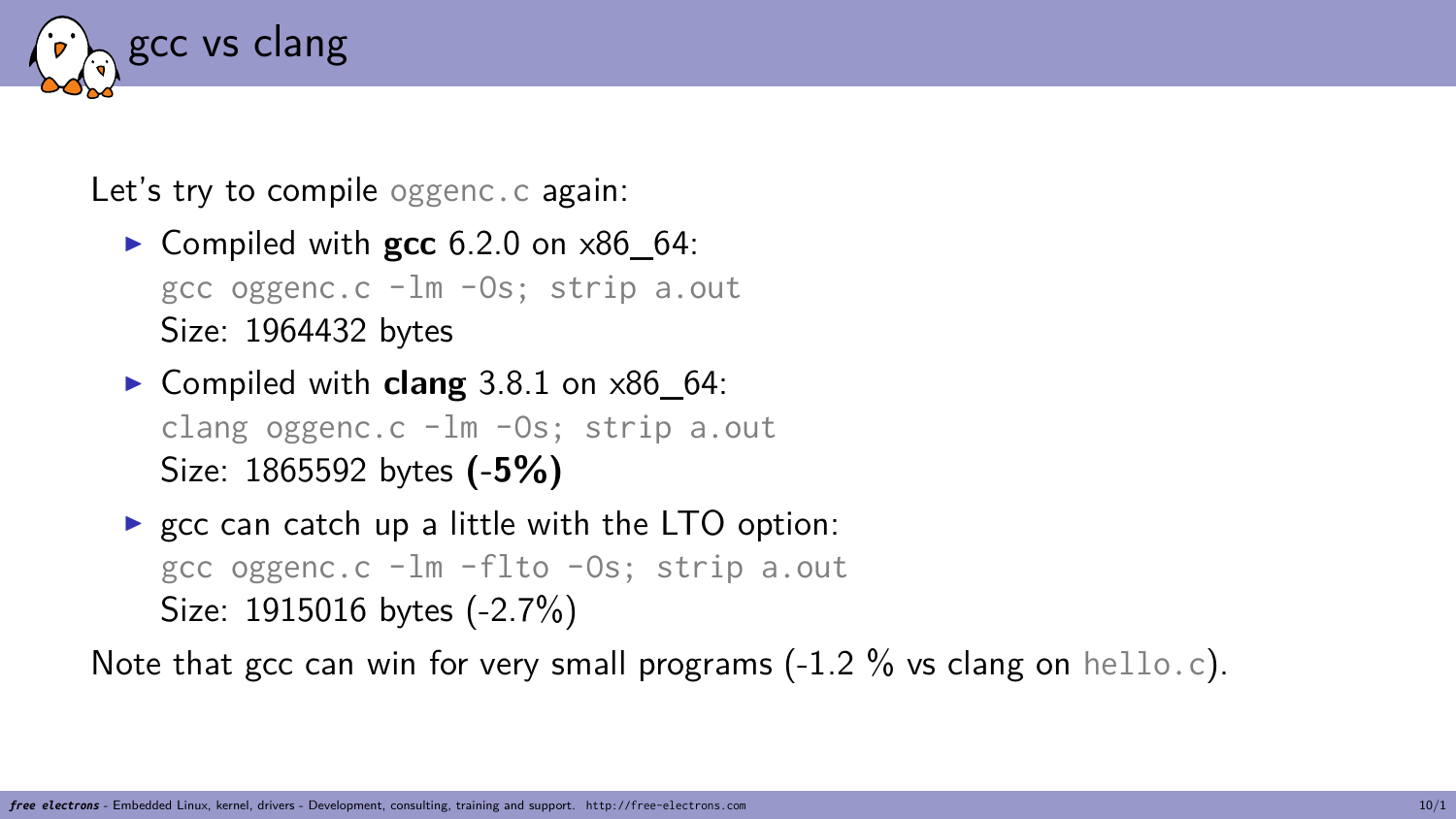

- ▶ In addition to the *arm 32 bit instruction set*, the ARM 32 bit architecture also offers the *Thumb instruction set*, which is supposed to be more compact.
- $\triangleright$  You can use arm-linux-objdump -S to distinguish between arm and thumb code.

| Arm code                                                                                                                                                  |                    |                                                                    | Thumb code                                                                                                                                  |                    |                                                                |
|-----------------------------------------------------------------------------------------------------------------------------------------------------------|--------------------|--------------------------------------------------------------------|---------------------------------------------------------------------------------------------------------------------------------------------|--------------------|----------------------------------------------------------------|
| 32 bit instructions<br>$00011288$ <main>:<br/>e92d4870<br/>11288:<br/>1128c:<br/>e28db010<br/>11290:<br/>e24ddf61<br/>Addresses<br/>multiples of 4</main> | push<br>add<br>sub | $\{r4, r5, r6, fp, 1r\}$<br>fp, sp, #16<br>sp, sp, #388<br>; 0x184 | 16 bit instructions<br>00011288 <main>:<br/>b5f0<br/>11288:<br/>b0e5<br/>1128a:<br/>1128c:<br/>af06<br/>Addresses<br/>multiples of 2</main> | push<br>sub<br>add | $\{r4, r5, r6, r7, 1r\}$<br>; 0x194<br>sp, #404<br>r7, sp, #24 |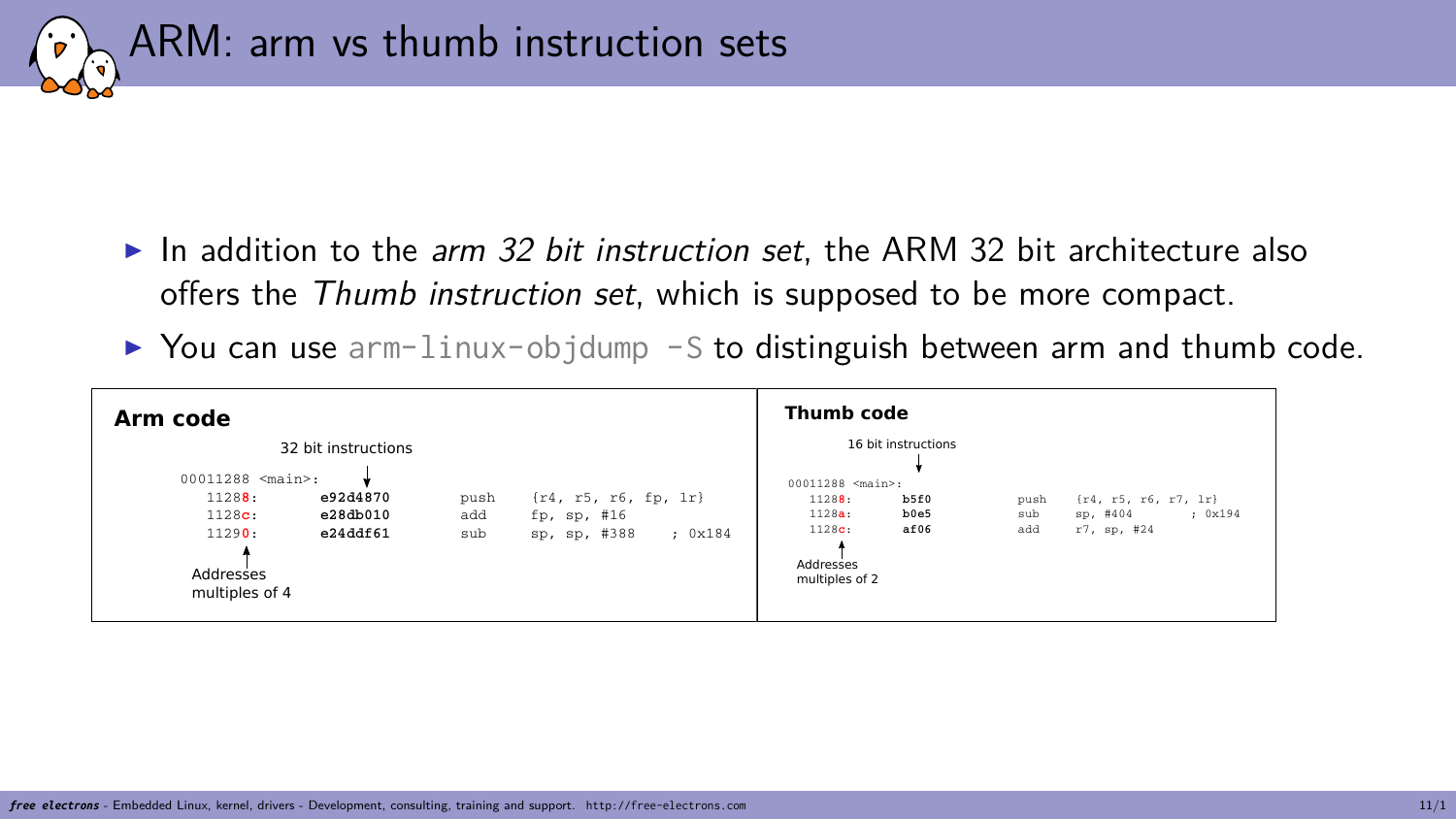

- $\blacktriangleright$  To compile in arm mode: arm-linux-gnueabihf-gcc -marm oggenc.c -lm Result: 1323860 bytes
- ▶ To compile in thumb mode (default mode for my compiler!): arm-linux-gnueabihf-gcc -mthumb oggenc.c -lm Result: 1233716 bytes (**-6.8%**)
- ▶ Notes:
	- $\triangleright$  Thumb instructions are more compact but more are needed, which explains the limited size reduction.
	- ▶ Thumb mode can be the default for your compiler!
	- $\blacktriangleright$  In my tests with -marm, the binary was a mix of Arm and Thumb code.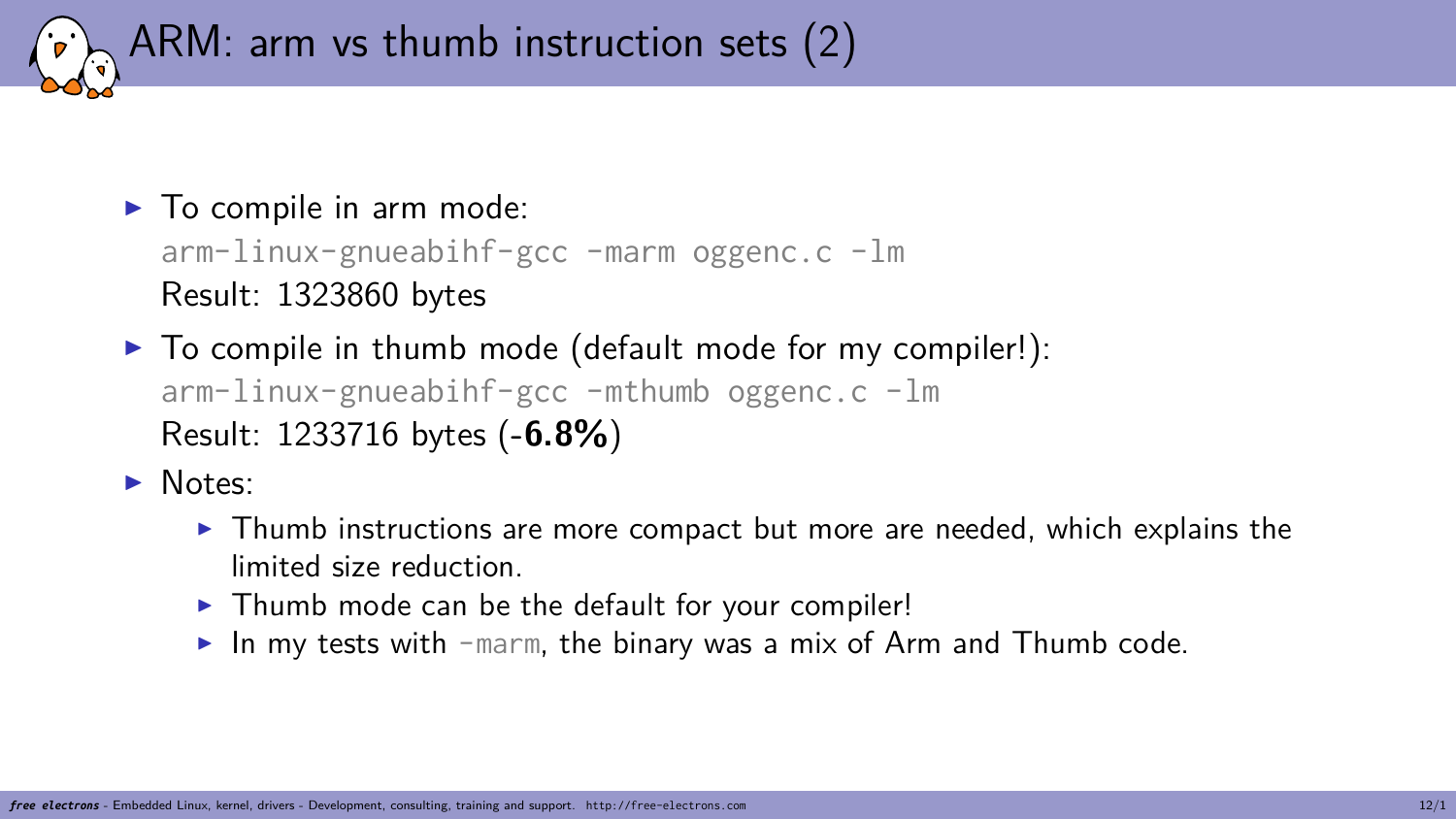

#### $\blacktriangleright$  Run make tinyconfig (since version 3.18)

- $\blacktriangleright$  make tinyconfig is make allnoconfig plus configuration settings to reduce kernel size
- ▶ You will also need to add configuration settings to support your hardware and the system features you need.

#### tinyconfig:

\$(Q)\$(MAKE) -f \$(srctree)/Makefile allnoconfig tiny.config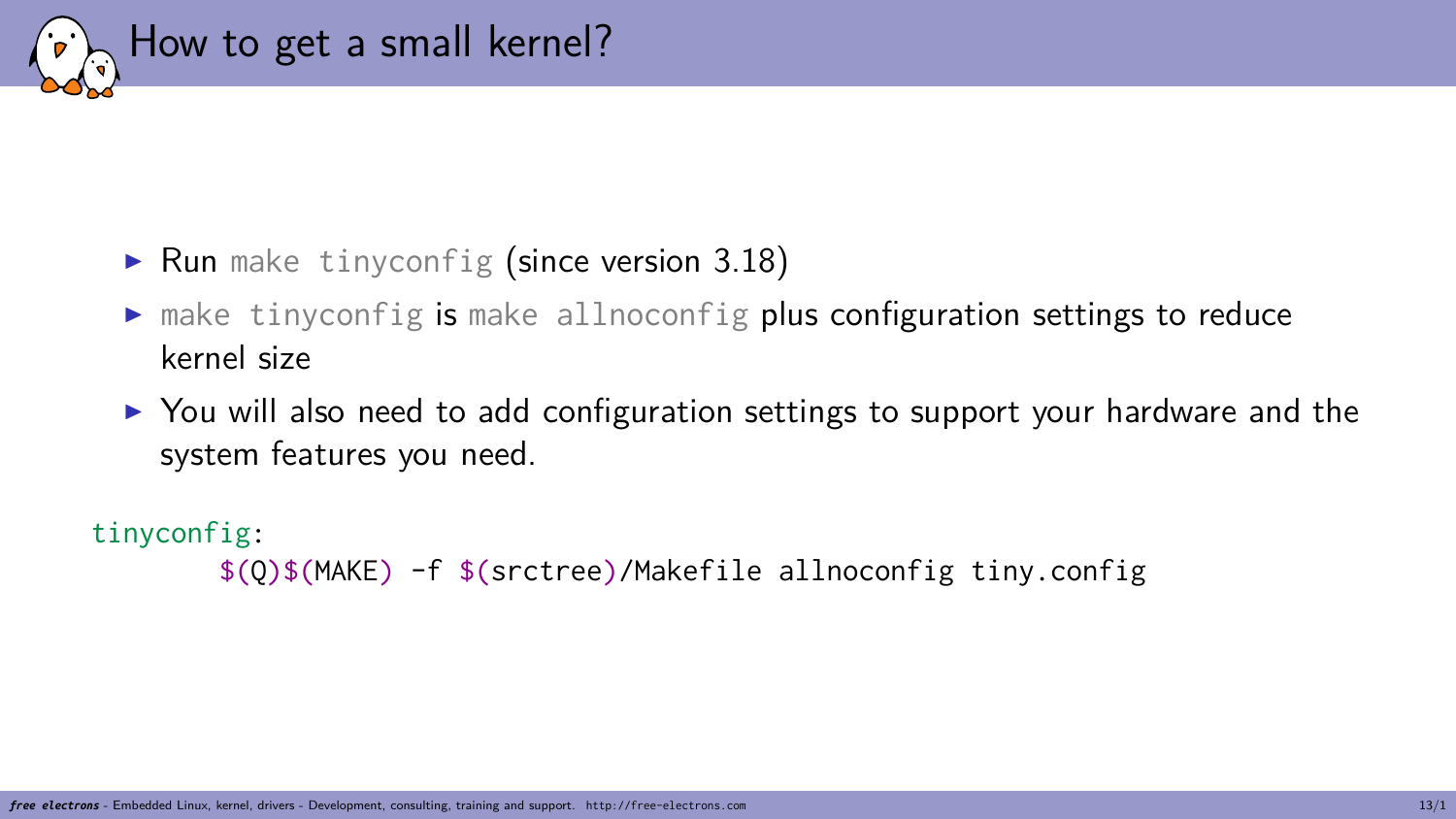

# CONFIG\_CC\_OPTIMIZE\_FOR\_PERFORMANCE is not set CONFIG\_CC\_OPTIMIZE\_FOR\_SIZE=y # CONFIG\_KERNEL\_GZIP is not set # CONFIG\_KERNEL\_BZIP2 is not set # CONFIG\_KERNEL\_LZMA is not set CONFIG\_KERNEL\_XZ=y # CONFIG\_KERNEL\_LZO is not set # CONFIG\_KERNEL\_LZ4 is not set CONFIG\_OPTIMIZE\_INLINING=y # CONFIG\_SLAB is not set # CONFIG\_SLUB is not set CONFIG\_SLOB=y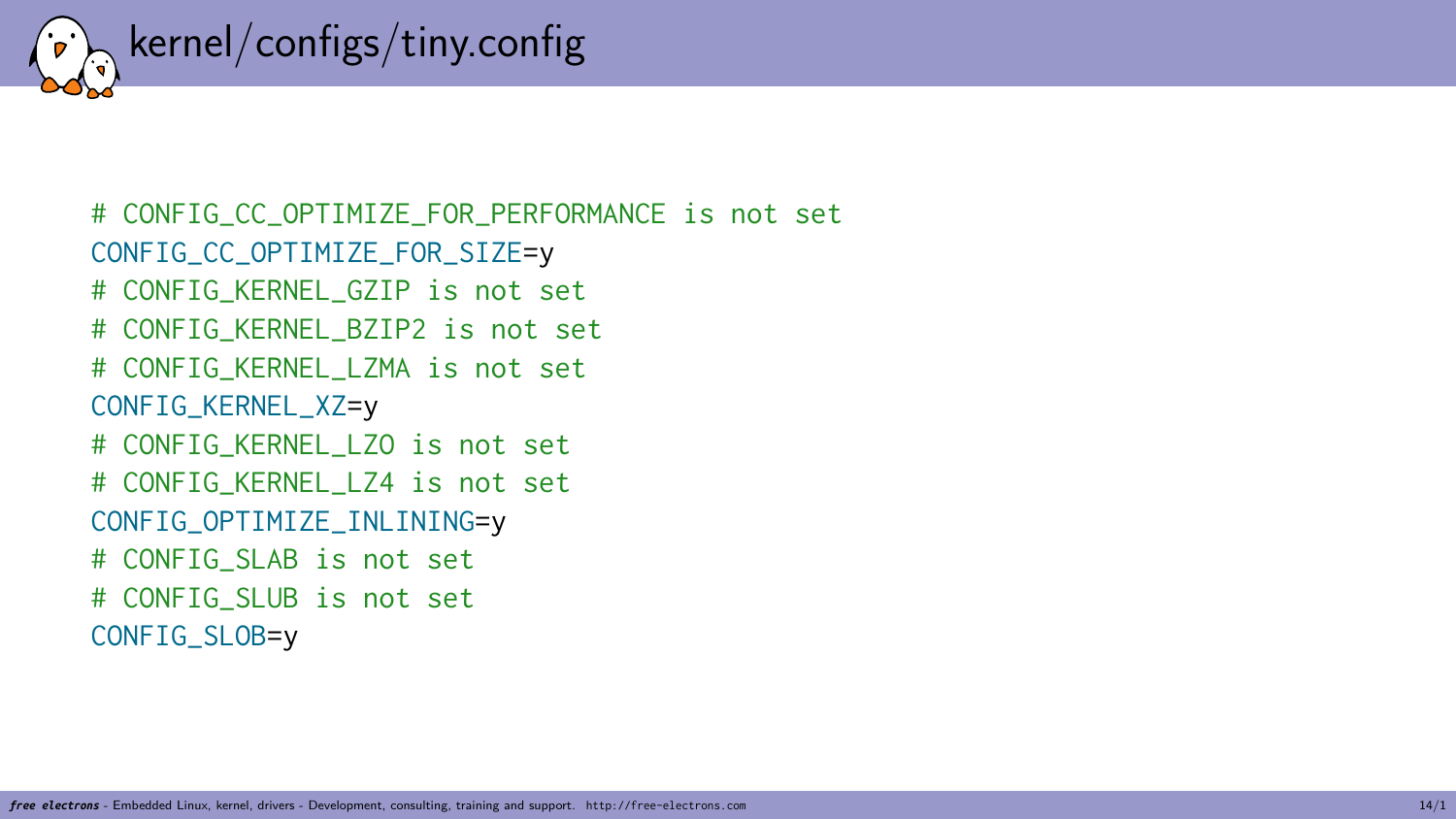

CONFIG\_NOHIGHMEM=y # CONFIG\_HIGHMEM4G is not set # CONFIG\_HIGHMEM64G is not set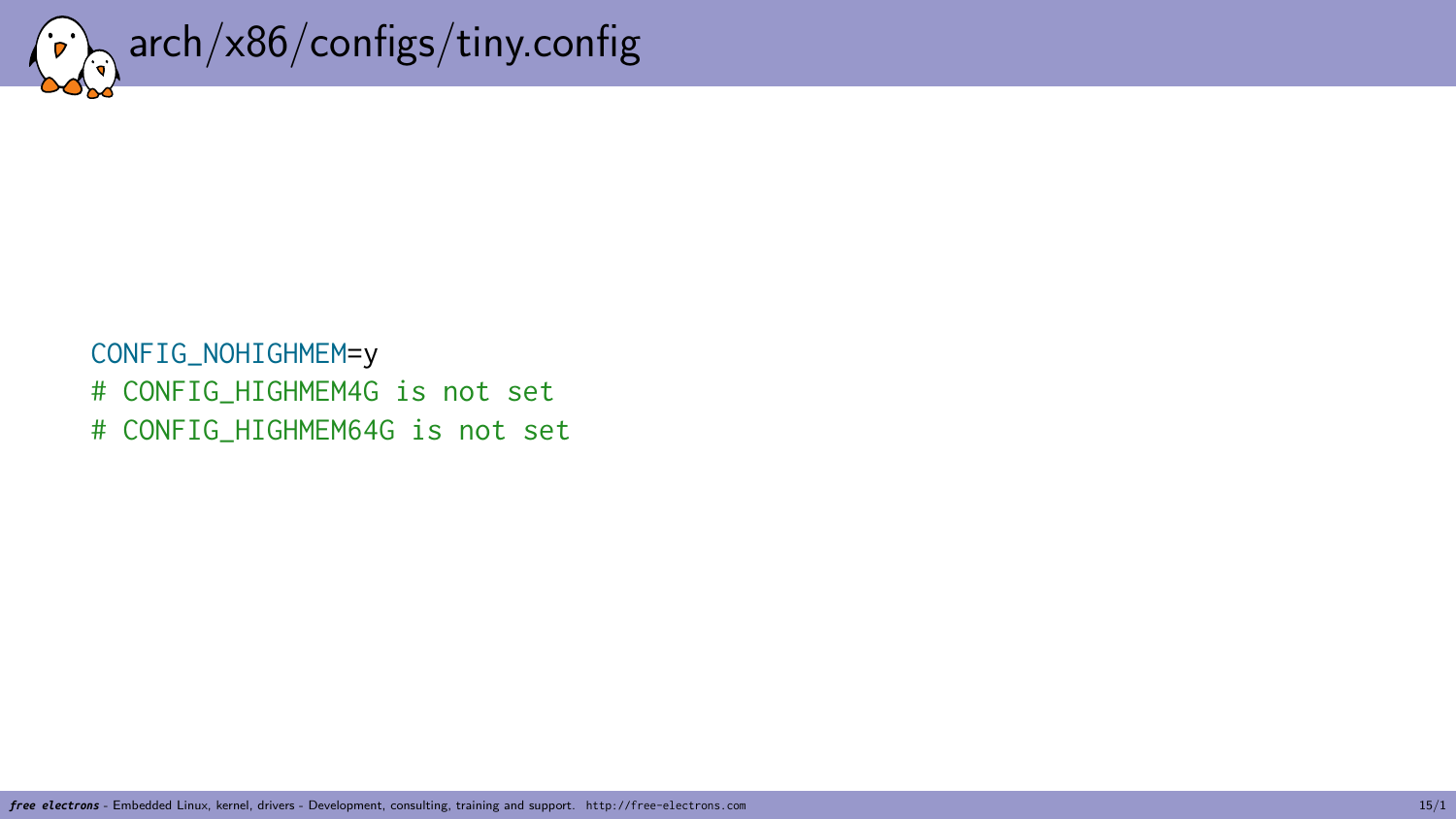tinyconfig Linux kernel size (arm)

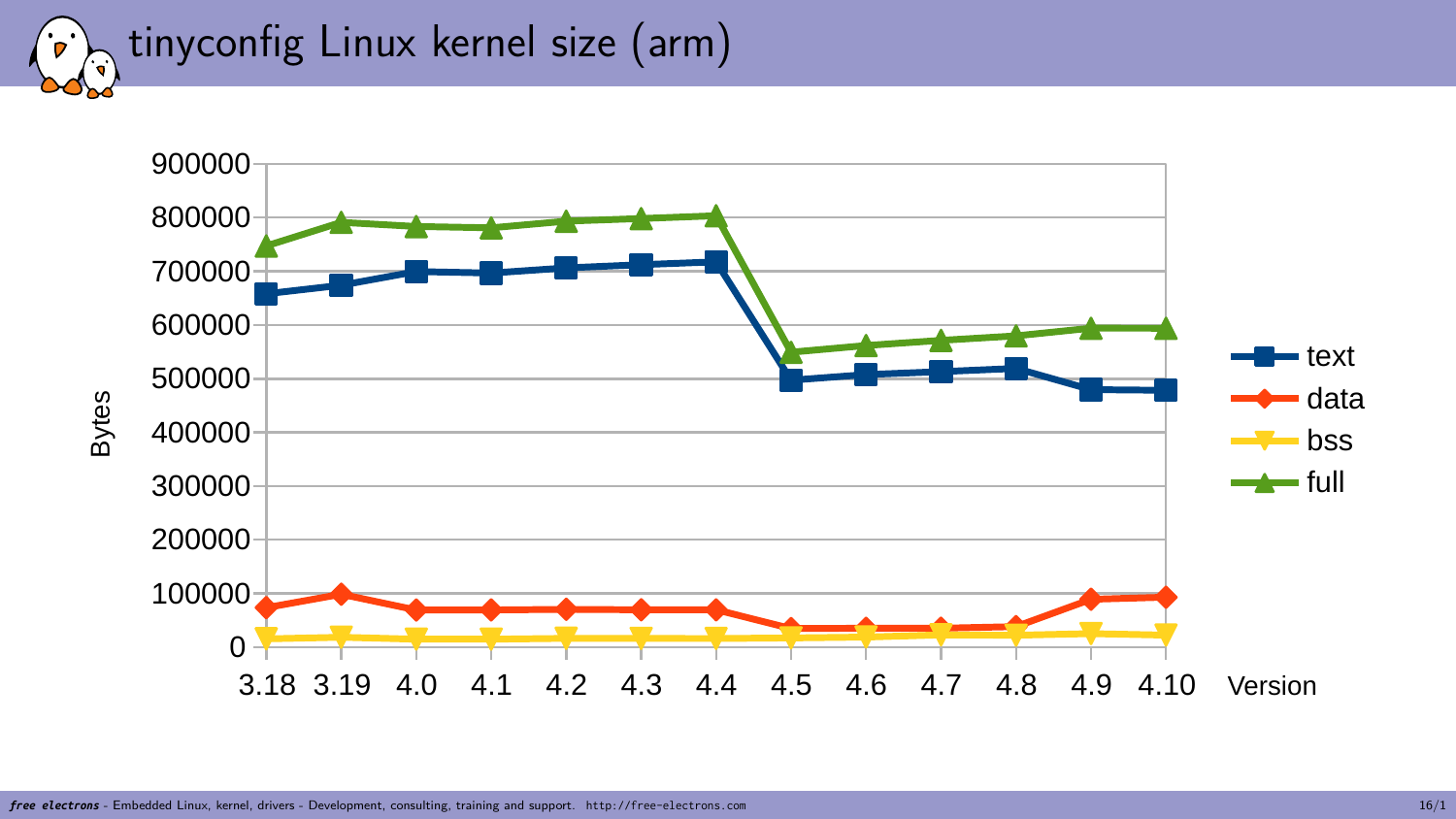tinyconfig Linux kernel size (x86)

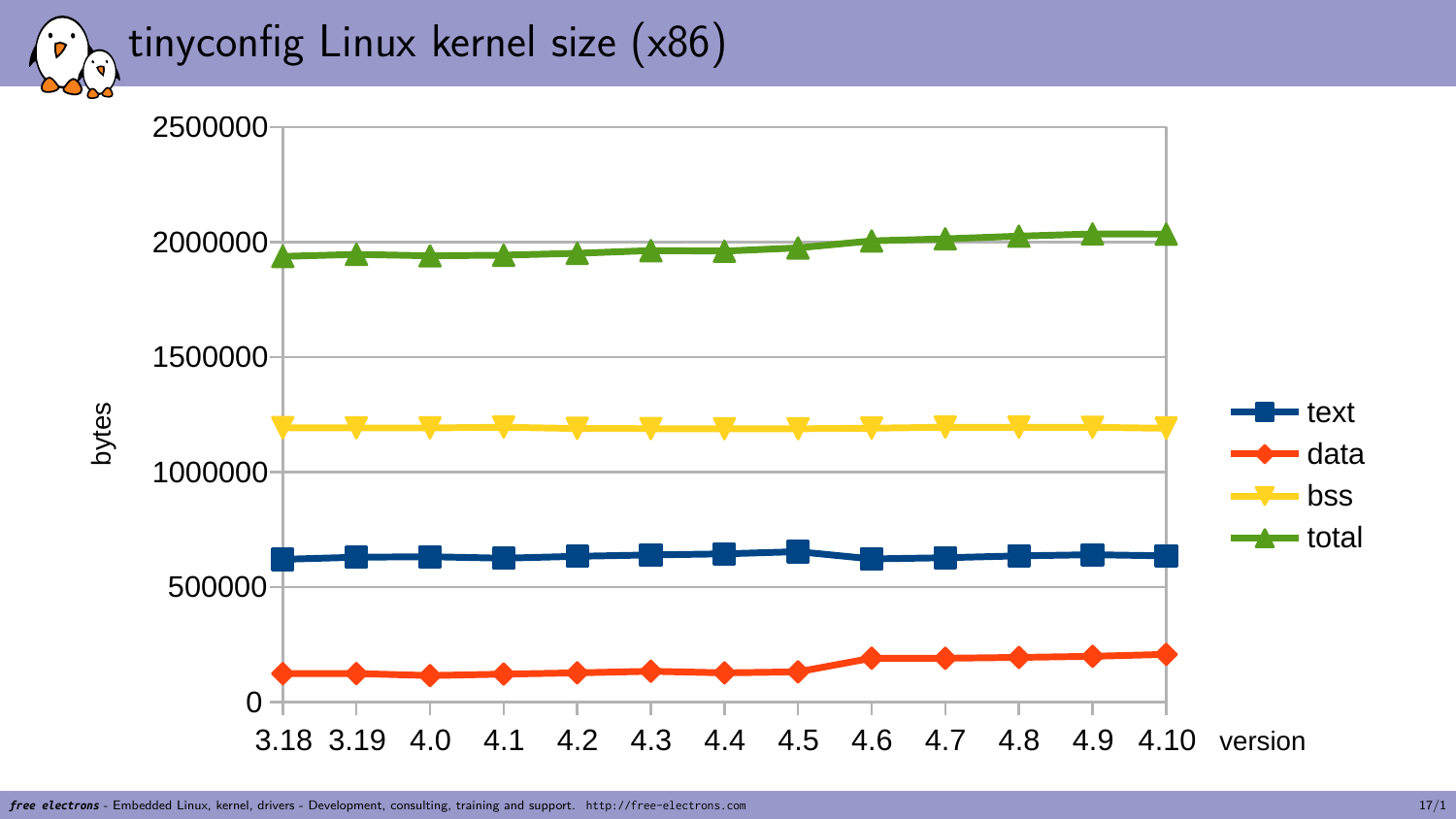

- $\triangleright$  We reported the vmlinux file size, to reflect the size that the kernel would use in RAM.
- $\triangleright$  However, the vmlinux file was not stripped in our experiments. You could get smaller results.
- $\triangleright$  On the other hand, the kernel will make allocations at runtime too. Counting on the stripped kernel size would be too optimistic.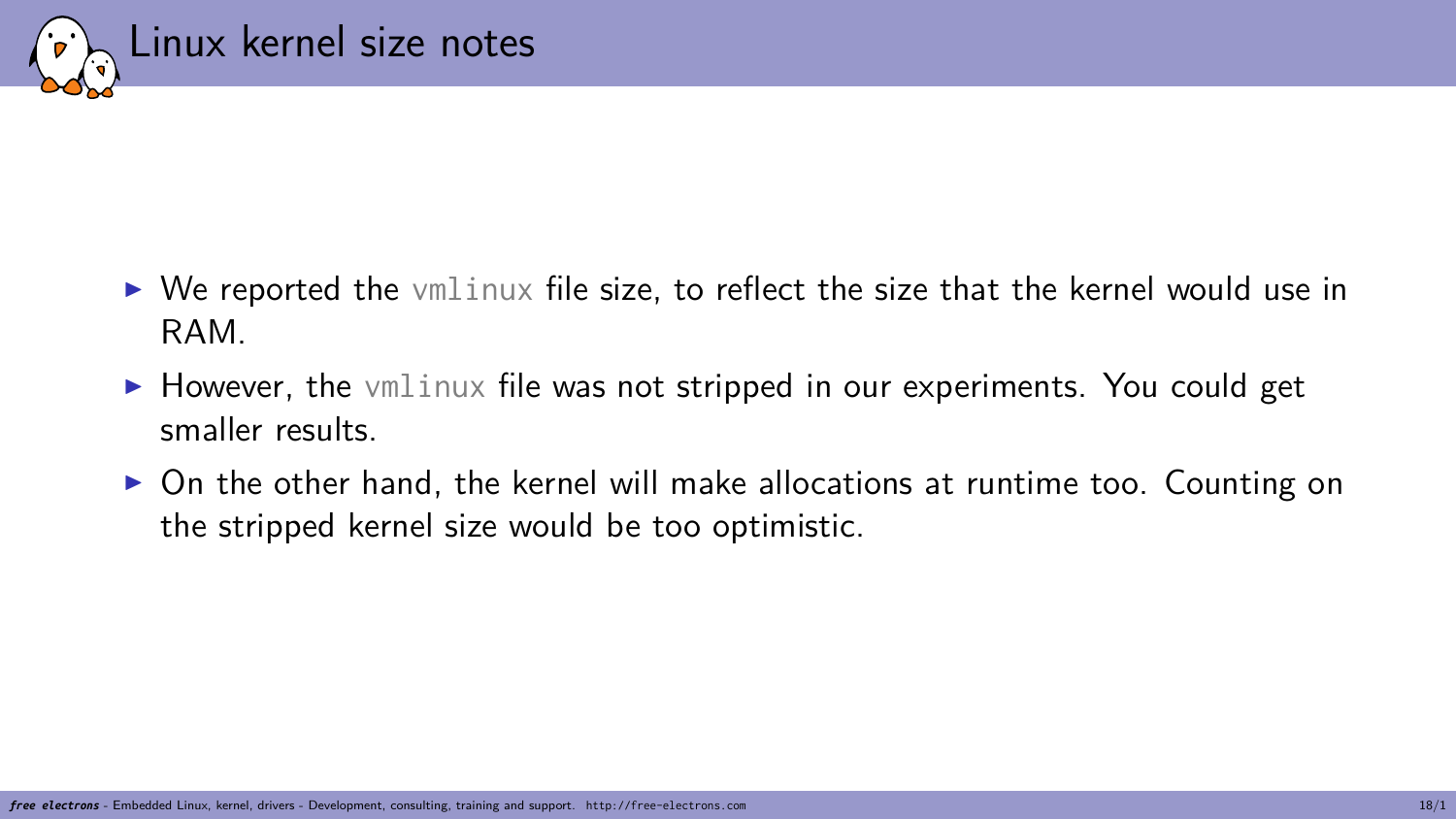

#### Linux 4.10 booting on QEMU ARM VersatilePB

- ▶ zImage: 405472 bytes
- $\blacktriangleright$  text: 972660
- ▶ data: 117292
- $\blacktriangleright$  hss: 22312
- $\blacktriangleright$  total: 1112264

Minimum RAM I could boot this kernel with: 4M (3M was too low). Not worse than 10 years back!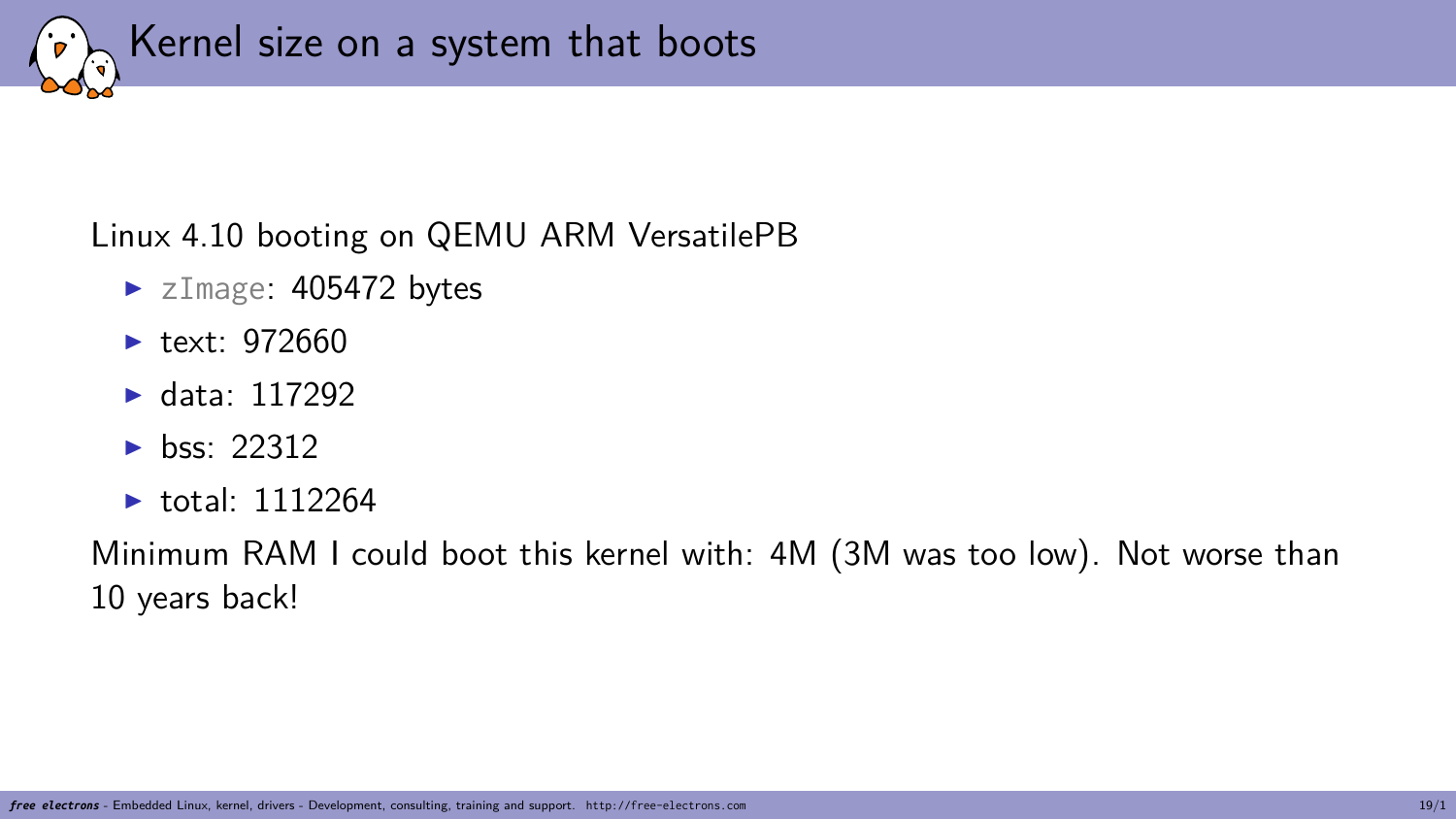

- ▶ Stalled since Josh Triplett's patches were removed from the *linux-next* tree
- ▶ See https://lwn.net/Articles/679455
- ▶ Patches still available on https://git.kernel.org/cgit/linux/kernel/git/josh/linux.git/
- ▶ Removing functionality through configuration settings may no longer be the way to go, as the complexity of kernel configuration parameter is already difficult to manage.
- $\blacktriangleright$  The future may be in automatic removal of unused features (system calls, command line options, /proc contents, kernel command line parameters...)
- $\blacktriangleright$  Lack of volunteers with time to drive the mainlining effort anyway.

Follow the kernel developers discussion about this topic: https://lwn.net/Articles/608945/. That was in 2014!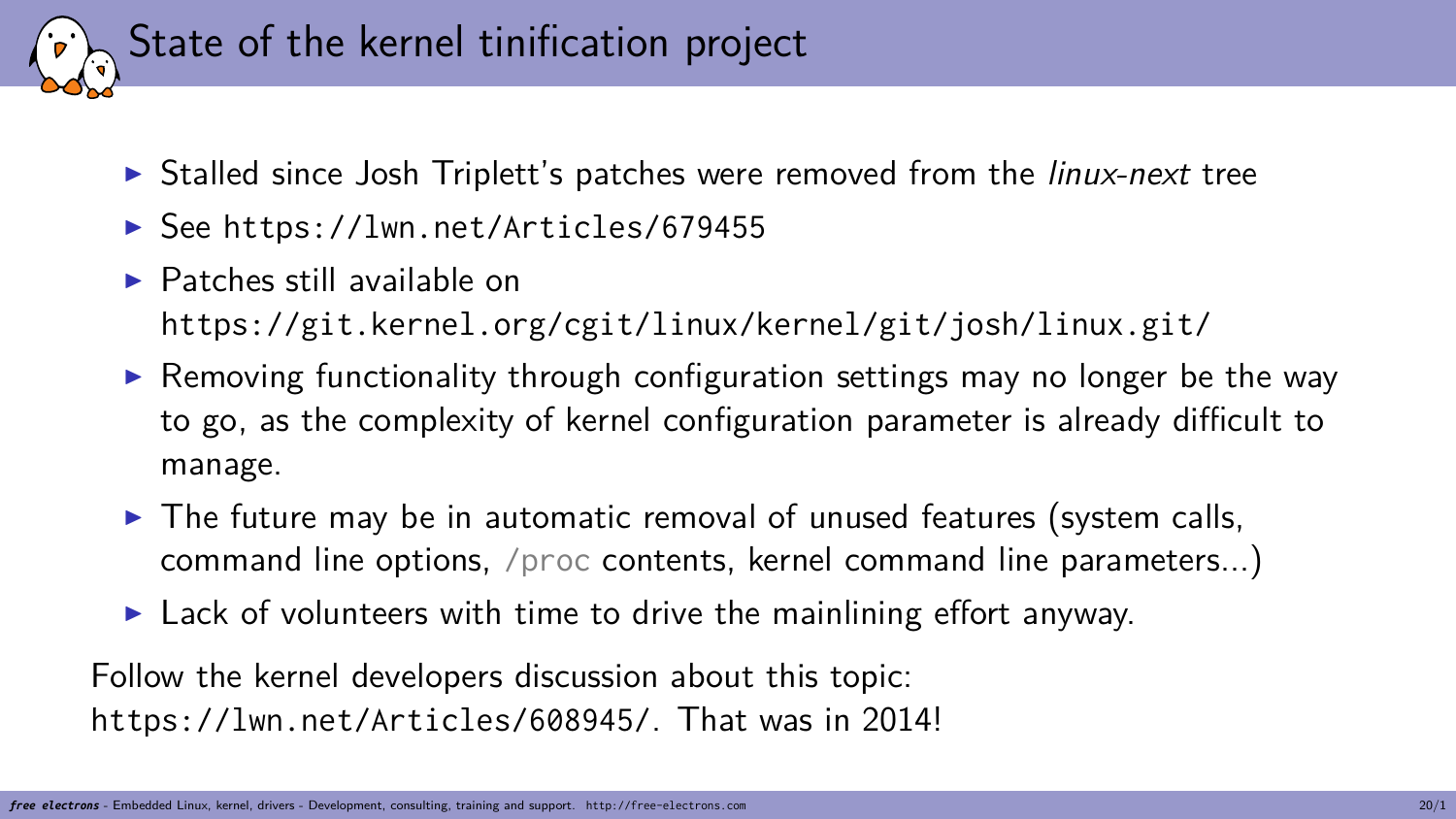

Patches proposed by Andi Kleen in 2012

- ▶ Such optimizations would allow performance improvements as well as some size reduction by eliminating unused code (-6% on ARM, reported by Tim Bird).
- ▶ The last time the LTO patches were proposed, using LTO could create new issues or make problems harder to investigate. Linus didn't trust the toolchains at that time.
- ▶ See https://lwn.net/Articles/512548/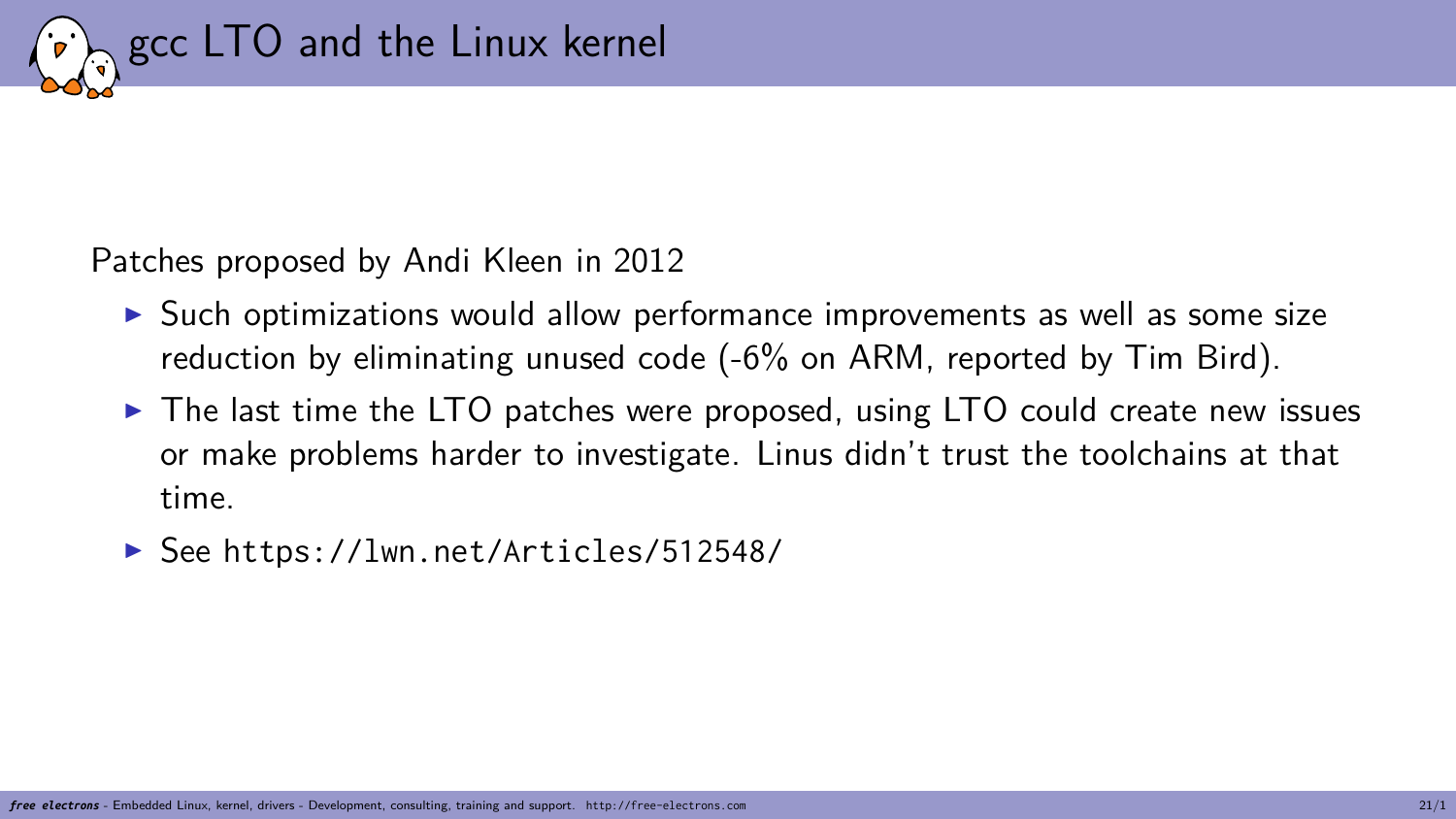

XIP: eXecution In Place

- ▶ Allows to keep the kernel text in flash (NOR flash required).
- ▶ Only workable solution for systems with very little RAM
- $\triangleright$  ARM is apparently the only platform supporting it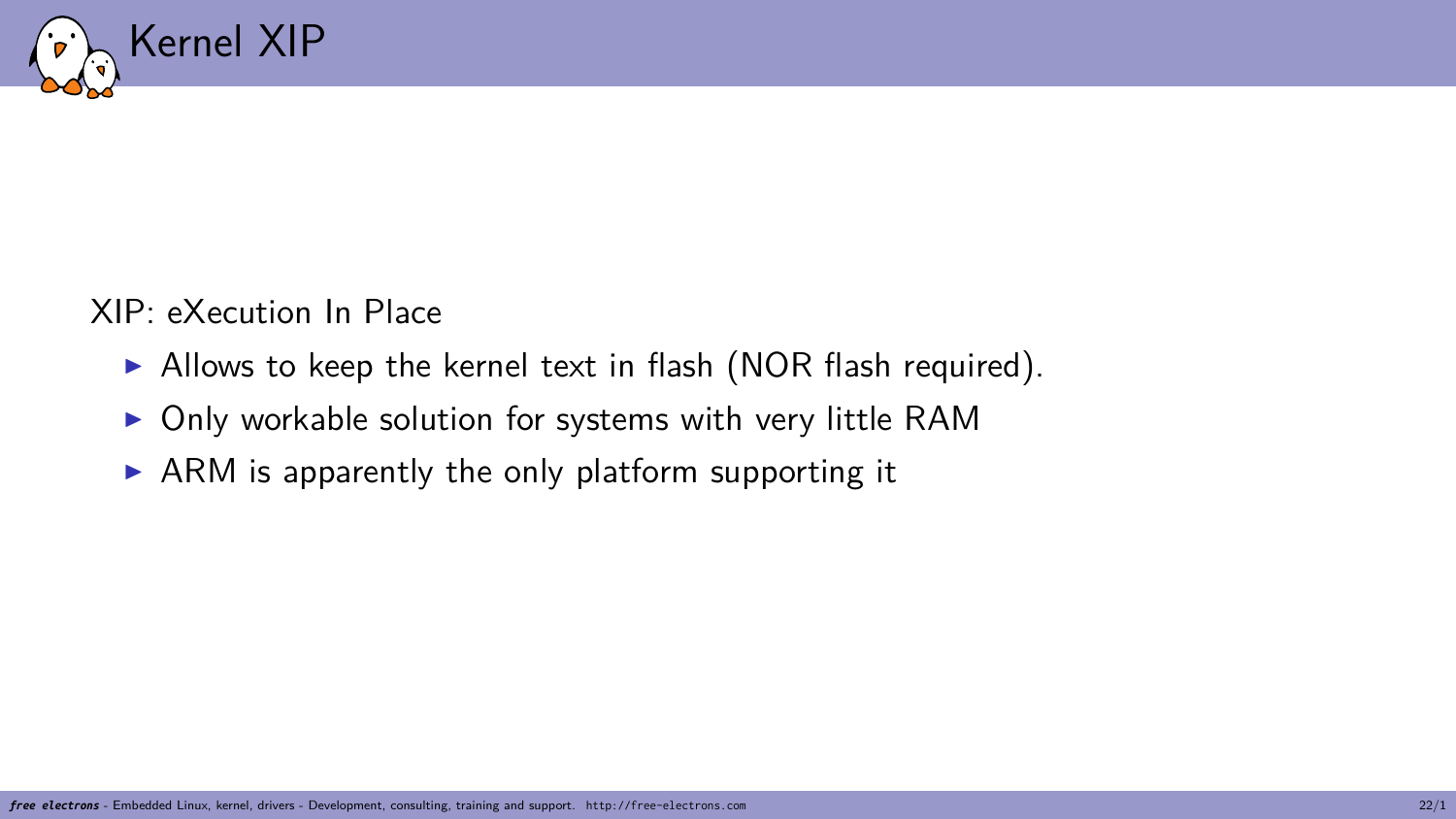

 $\blacktriangleright$  Look for obj-y in kernel Makefiles:

 $obj-y = fork.o exec\_domain.o panic.o \n\$ cpu.o exit.o softirq.o resource.o \ sysctl.o sysctl\_binary.o capability.o ptrace.o user.o \ signal.o svs.o kmod.o workqueue.o pid.o task\_work.o \ extable.o params.o \ kthread.o sys\_ni.o nsproxy.o \ notifier.o ksysfs.o cred.o reboot.o \ async.o range.o smpboot.o ucount.o

- ▶ What about allowing to compile Linux without ptrace support (14K on arm) or without reboot (9K)?
- $\triangleright$  Another way is to look at the compile logs and check whether/why everything is needed.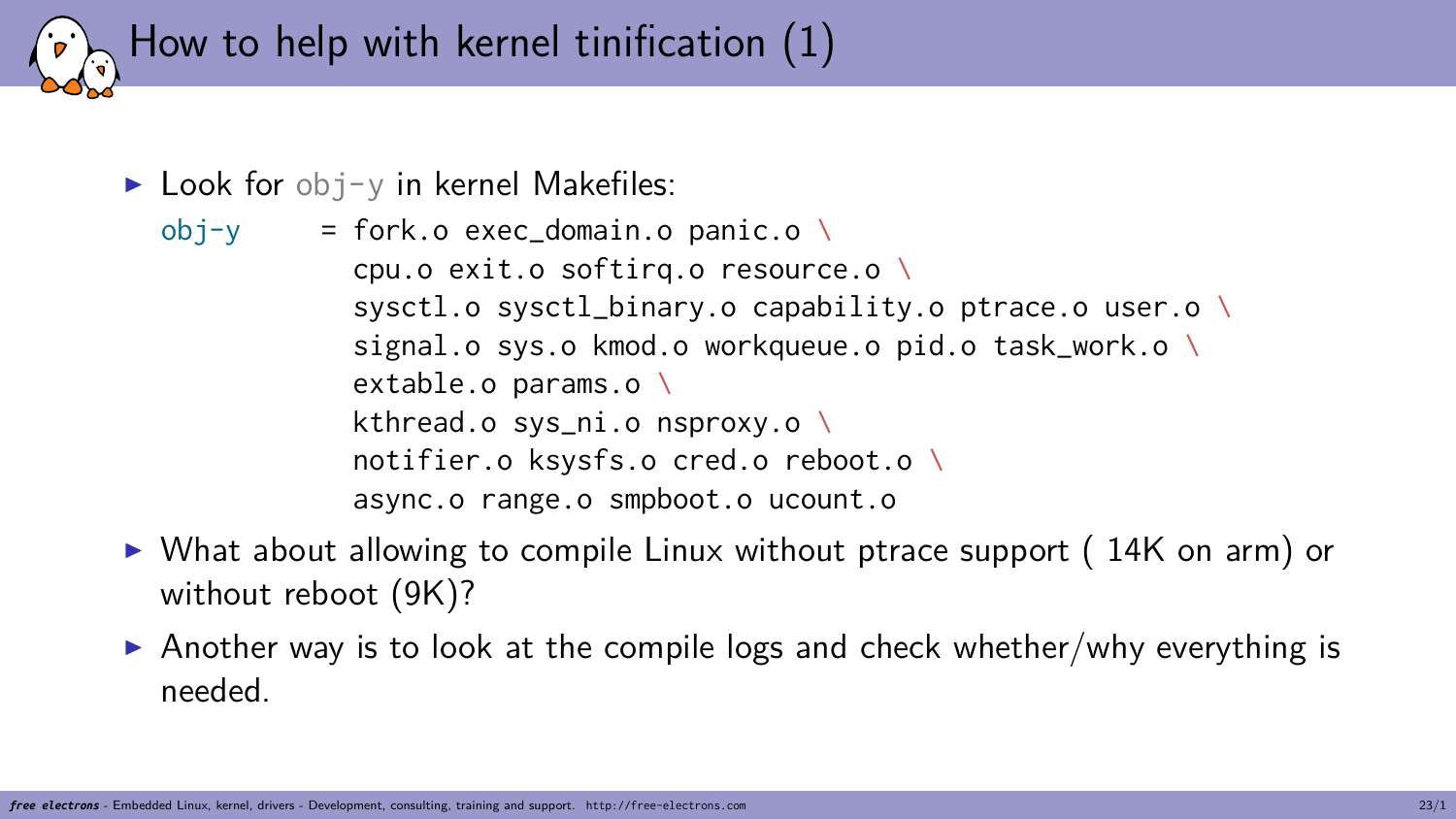

 $\triangleright$  Look for tinification opportunities, looking for the biggest symbols: nm --size-sort vmlinux

▶ Look for size regressions with the *Bloat-O-Meter*:

```
> ./scripts/bloat-o-meter vmlinux-4.9 vmlinux-4.10
add/remove: 101/135 grow/shrink: 155/109 up/down: 19517/-19324 (193)
function and the set of the set of the set of the set of the set of the set of the set of the set of the set o
page_wait_table - 2048 +2048
sys_call_table - 1600 +1600
cpuhp_bp_states 980 1800 +820
```
...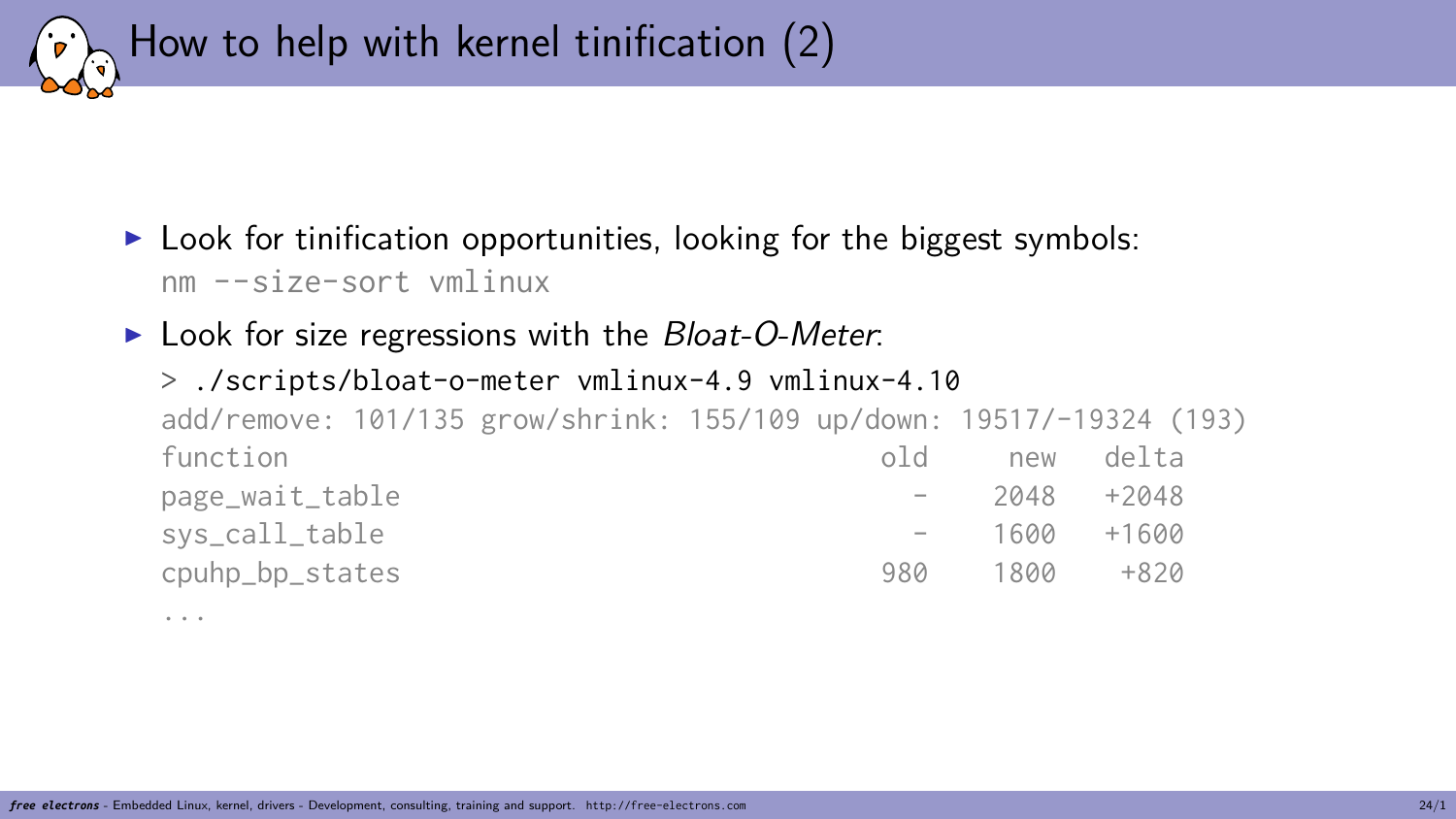

http://llvm.linuxfoundation.org/

- ▶ Using Clang to compile the Linux kernel also opens the door to performance and size optimizations, possibibly even better than what you can get with gcc LTO.
- ▶ Unfortunately, the project looks stalled since 2015.
- ▶ News: Bernhard Rosenkränzer from Linaro has updated the patchset and should start pushing upstream soon. Reference: https://androidgit.linaro.org/kernel/hikey-clang.git, branch android-hikey-linaro-4.9-clang

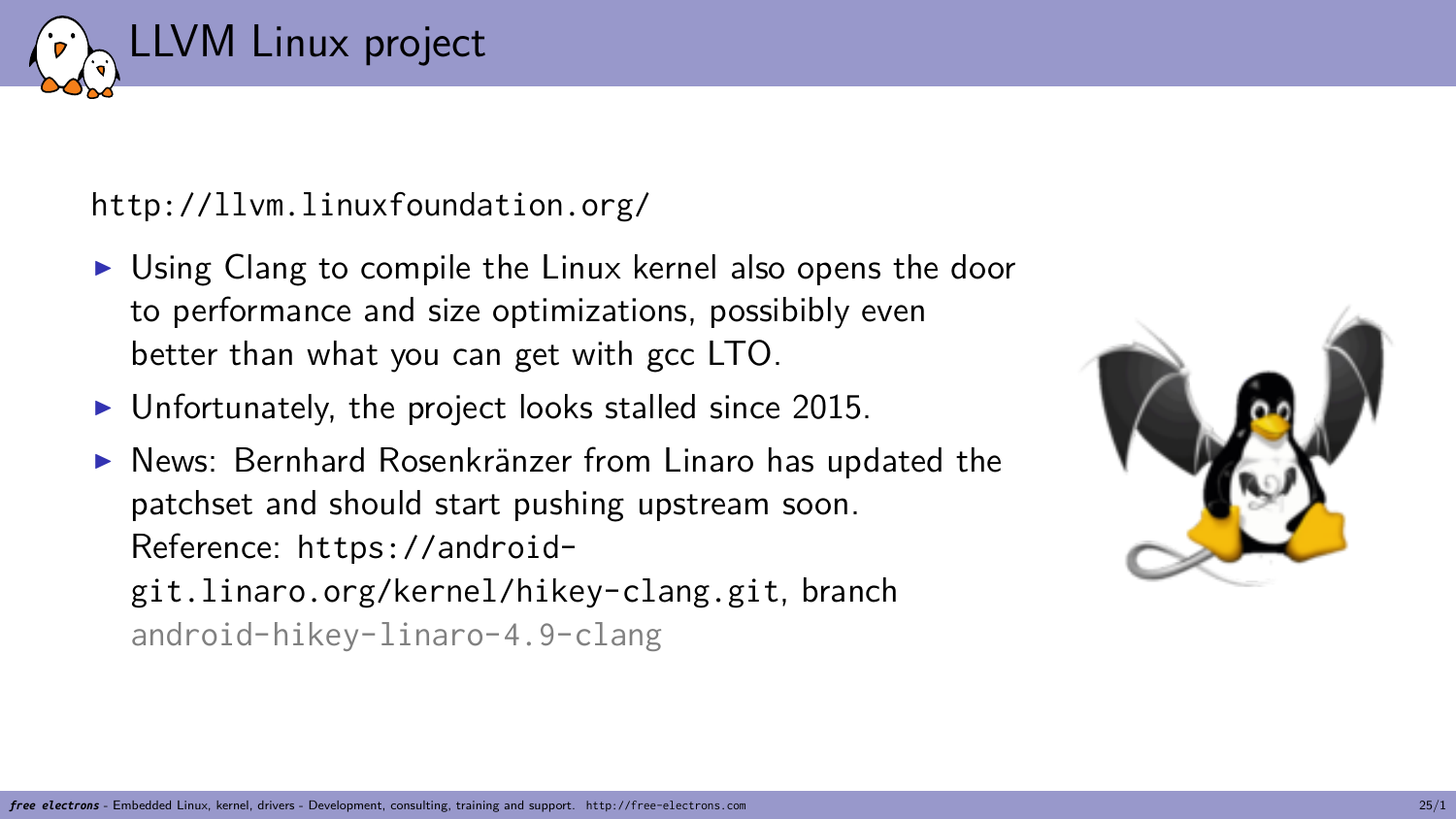Userspace - BusyBox vs Toybox

|                         | 40961   | bin  |                                            |
|-------------------------|---------|------|--------------------------------------------|
|                         | 1003241 |      | busybox                                    |
|                         |         | 71   | $cat \rightarrow busybox$                  |
|                         |         | 71   | $d$ mesq $\rightarrow$ busybox             |
|                         |         | 71   | $hush \rightarrow busybox$                 |
|                         |         | 71   | $ls \rightarrow busybox$                   |
|                         |         | 71   | $mkdir \rightarrow busybox$                |
|                         |         | 71   | $mount \rightarrow busvbox$                |
|                         |         | 71   | $mv \rightarrow busybox$                   |
|                         |         | 71   | $ps \rightarrow busybox$                   |
|                         |         | 71   | $rm -$ busybox                             |
|                         |         | 71   | $sh \rightarrow busybox$                   |
|                         |         | 71   | $u$ mount $\rightarrow$ busybox            |
|                         | 4096]   | sbin |                                            |
|                         |         | 14]  | ifconfig $\rightarrow$ /bin/busybox        |
|                         |         | 14]  | $init \rightarrow$ /bin/busybox            |
|                         |         | 141  | modprobe $\rightarrow$ /bin/busybox        |
|                         |         | 141  | $rmmod$ $\rightarrow$ $\ldots/bin/busybox$ |
|                         |         |      |                                            |
| 2 directories, 16 files |         |      |                                            |

|                       | 40961      | bin   |                                                     |
|-----------------------|------------|-------|-----------------------------------------------------|
|                       |            | 61    | $cat \rightarrow toybox$                            |
|                       |            | 6 ]   | dmesq $\rightarrow$ toybox                          |
|                       |            | 6 ]   | $ls \rightarrow toybox$                             |
|                       |            | 61    | $m$ kdir $\rightarrow$ toybox                       |
|                       |            | 61    | mount $\rightarrow$ toybox                          |
|                       |            | 6 1   | $mv \rightarrow toybox$                             |
|                       |            | 6 ]   | $rm \rightarrow toybox$                             |
|                       |            | 6 ]   | $sh \rightarrow toybox$                             |
|                       |            |       | 84396] toybox                                       |
|                       |            | 6 ]   | $to vsh \rightarrow to vbox$                        |
|                       |            | 6]    | $umount$ -> toybox                                  |
| ſ                     | 4096] sbin |       |                                                     |
|                       |            | 131   | ifconfig $\rightarrow$ /bin/toybox                  |
|                       |            | 131   | $init \rightarrow$ /bin/toybox                      |
|                       |            | 13 ]  | modprobe $\rightarrow$ /bin/toybox                  |
|                       |            |       | 13] $r$ mmod -> /bin/toybox                         |
|                       | 40961      | usr   |                                                     |
|                       |            | 40961 | bin                                                 |
|                       |            |       | 16] $ps \rightarrow \ldots / \ldots / bin / toybox$ |
|                       |            |       |                                                     |
| directories, 16 files |            |       |                                                     |

Compiled on ARM with gcc 5.4 (dynamically linked with glibc)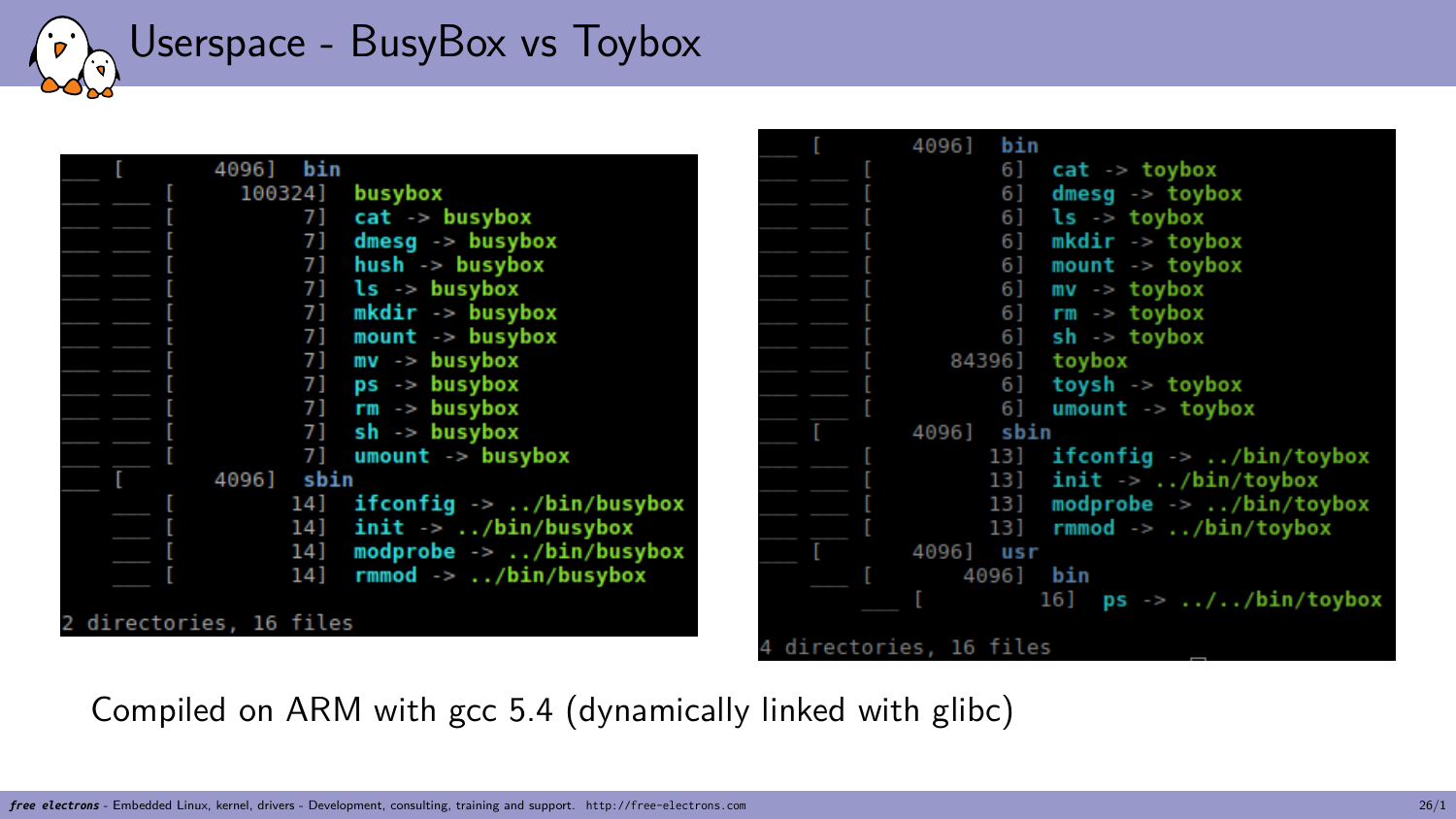



#### Compiled on ARM with gcc 5.4 (dynamically linked with glibc)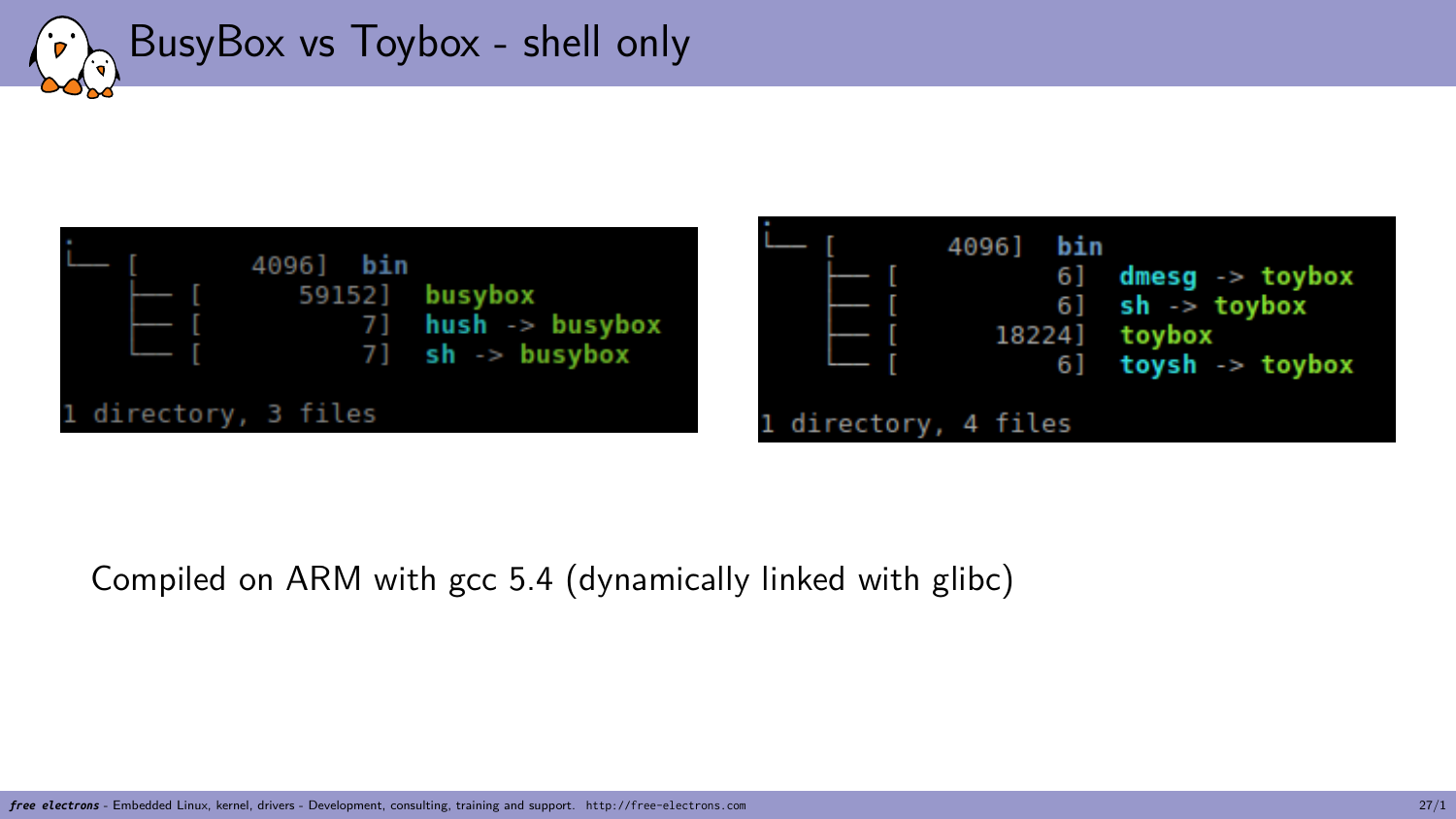

- ▶ Toybox wins if your goal is to reduce size and have a tiny rootfs
- ▶ BusyBox wins in terms of configurability, and in terms of functionality for more elaborate needs.
- ▶ Comments from Rob Landley: the Toybox shell is too experimental to be used at the moment, and is meant to become a bash replacement. If you're looking for a small shell, you may look at *mksh* (https://www.mirbsd.org/mksh.htm)

*free electrons* - Embedded Linux, kernel, drivers - Development, consulting, training and support. http://free-electrons.com 28/1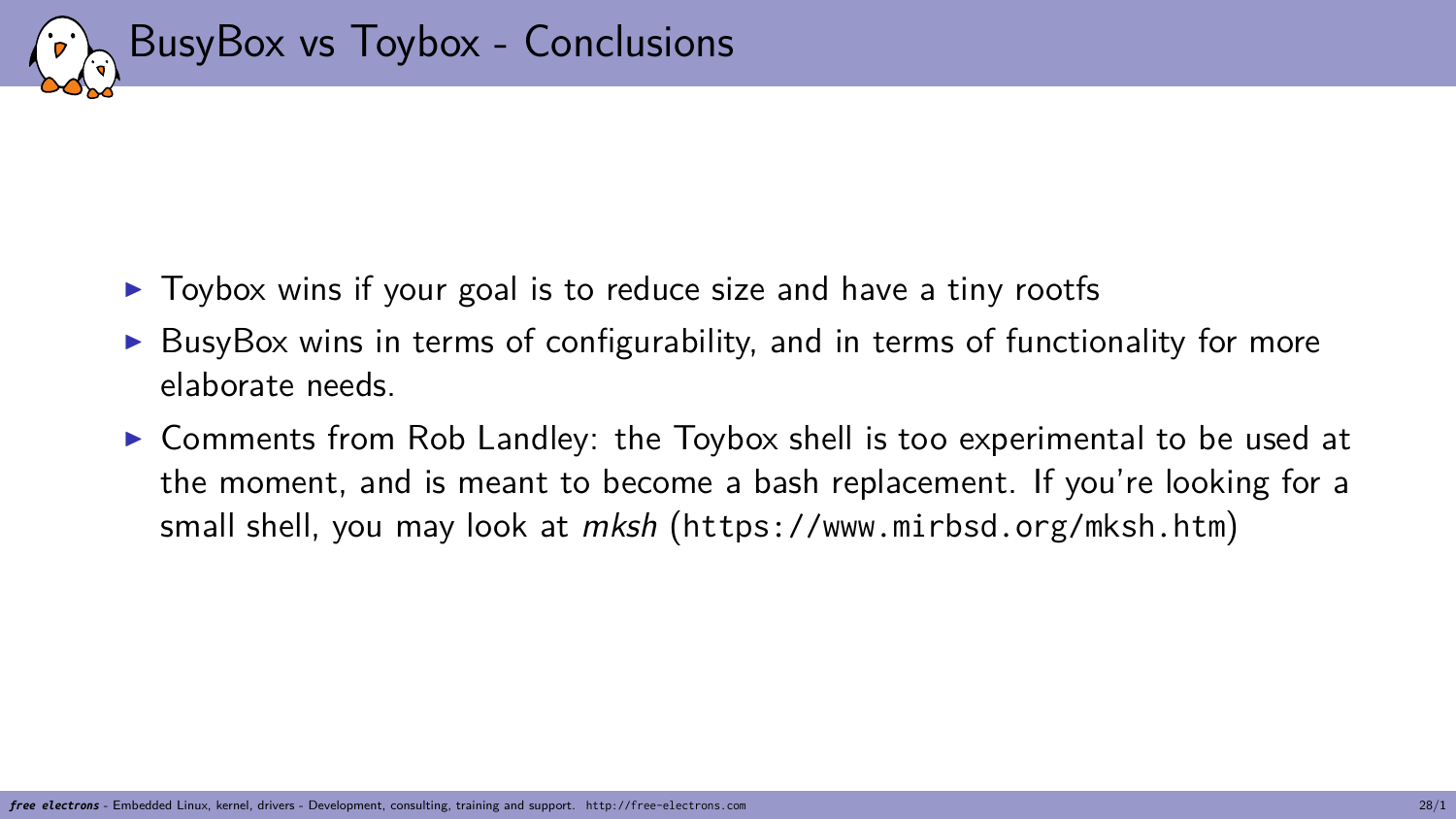

Let's compile and strip BusyBox 1.26.2 **statically** and compare the size

- $\blacktriangleright$  With gcc 6.3, armel, musl 1.1.16: **183348** bytes
- $\triangleright$  With gcc 6.3, armel, uclibc-ng 1.0.22 : **210620** bytes.
- $\blacktriangleright$  With gcc 6.2, armel, glibc: **755088** bytes

Note: BusyBox is automatically compiled with -0s and stripped.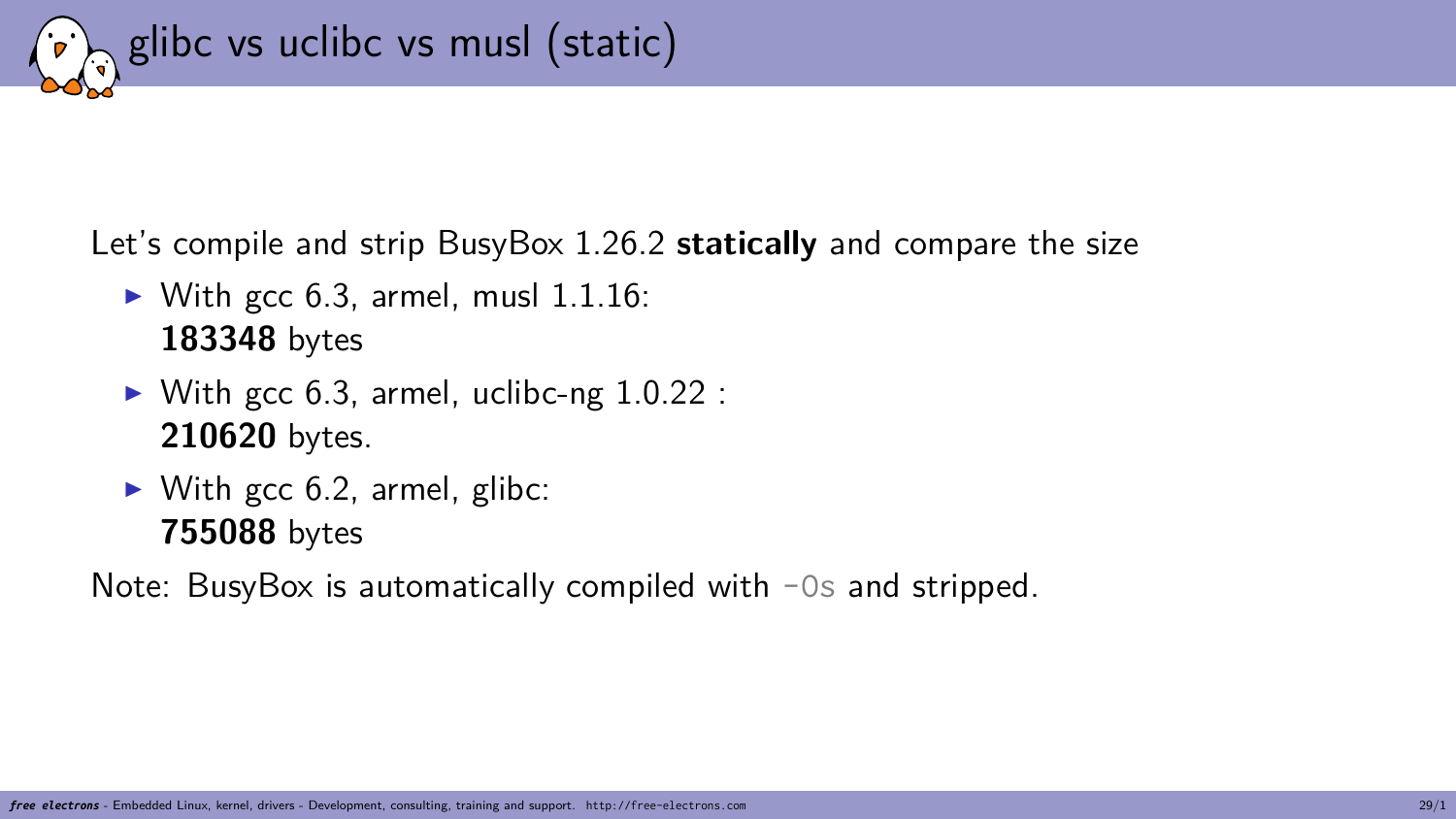

Let's compile and strip BusyBox 1.26.2 **dynamically** and compare the size

- $\triangleright$  With gcc 6.3, armel, musl 1.1.16: **92948** bytes
- $\triangleright$  With gcc 6.3, armel, uclibc-ng 1.0.22 : **92116** bytes.
- $\triangleright$  With gcc 6.2, armel, glibc: **100336** bytes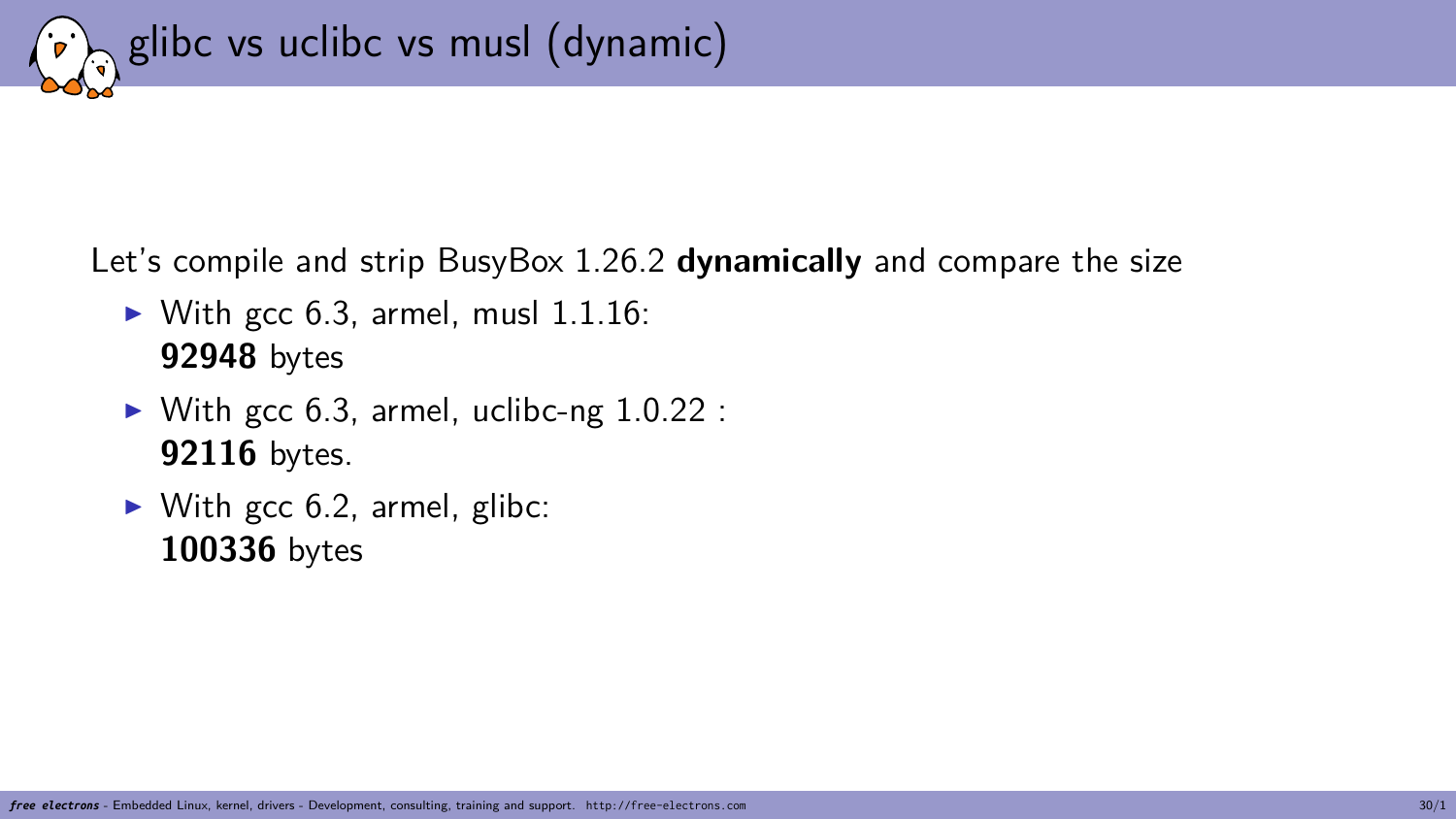glibc vs uclibc vs musl - small static executables

Let's compile and strip a hello.c program **statically** and compare the size

- $\triangleright$  With gcc 6.3, armel, musl 1.1.16: **7300** bytes
- $\triangleright$  With gcc 6.3, armel, uclibc-ng 1.0.22 : **67204** bytes.
- $\triangleright$  With gcc 6.2, armel, glibc: **492792** bytes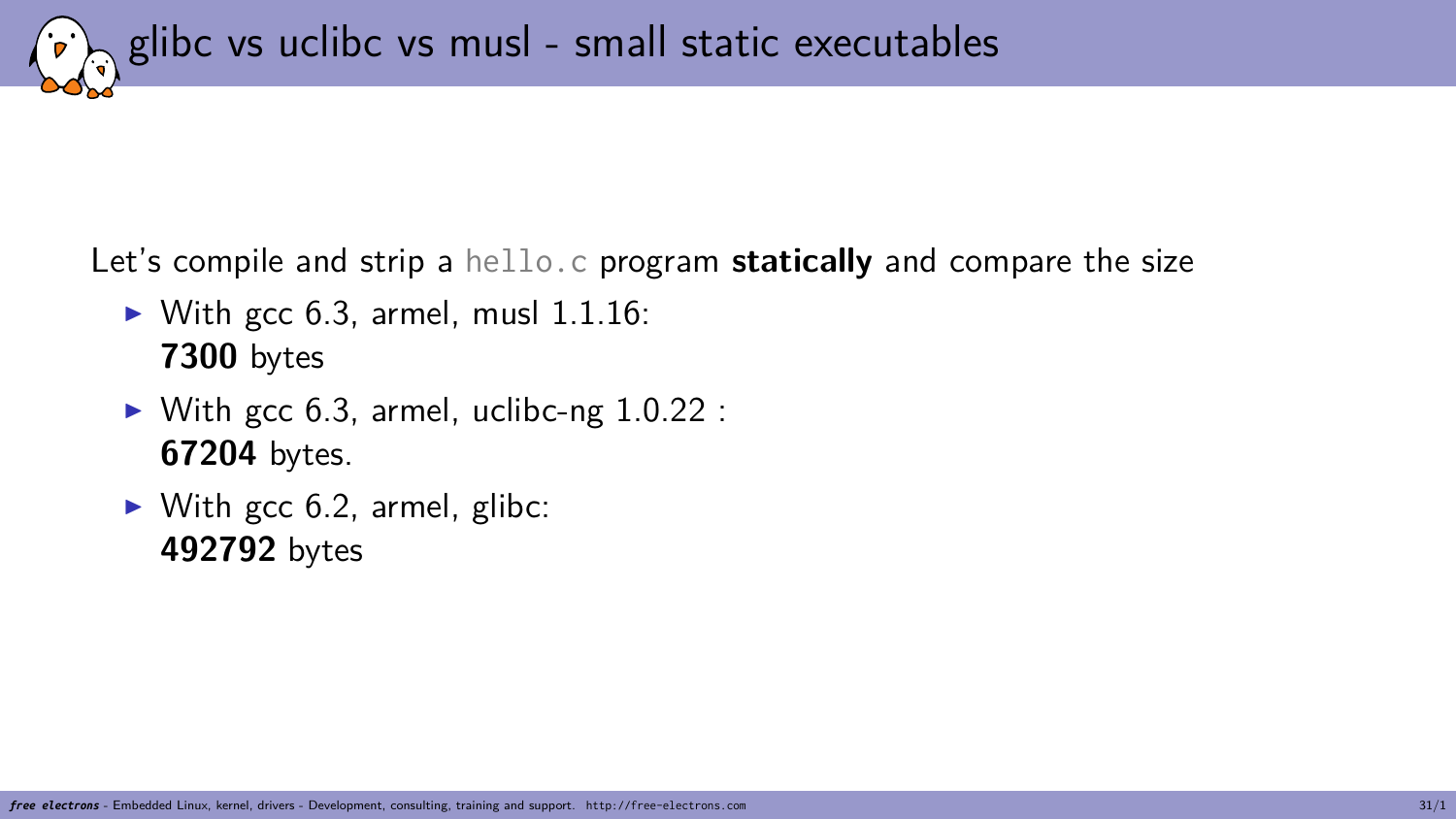

### Using super strip

sstrip (http://www.muppetlabs.com/~breadbox/software/elfkickers.html) removes ELF contents that are not needed for program execution.

- ▶ Expect to save only a few hundreds or thousands of bytes
- $\triangleright$  sstrip is architecture independent (unlike strip) and is trivial to compile

Example with the small static program we've just compiled:

- ▶ With gcc 6.3, armel, musl  $1.1.16: 7300$  to 6520 bytes  $(-780)$
- $\blacktriangleright$  With gcc 6.3, armel, uclibc-ng 1.0.22: 67204 bytes to 66144 bytes (-1060)
- ▶ With gcc 6.2, armel, glibc: 492792 to 491208 bytes (-1584)

With BusyBox statically compiled with the musl library:

▶ From 183012 to 182289 (-723)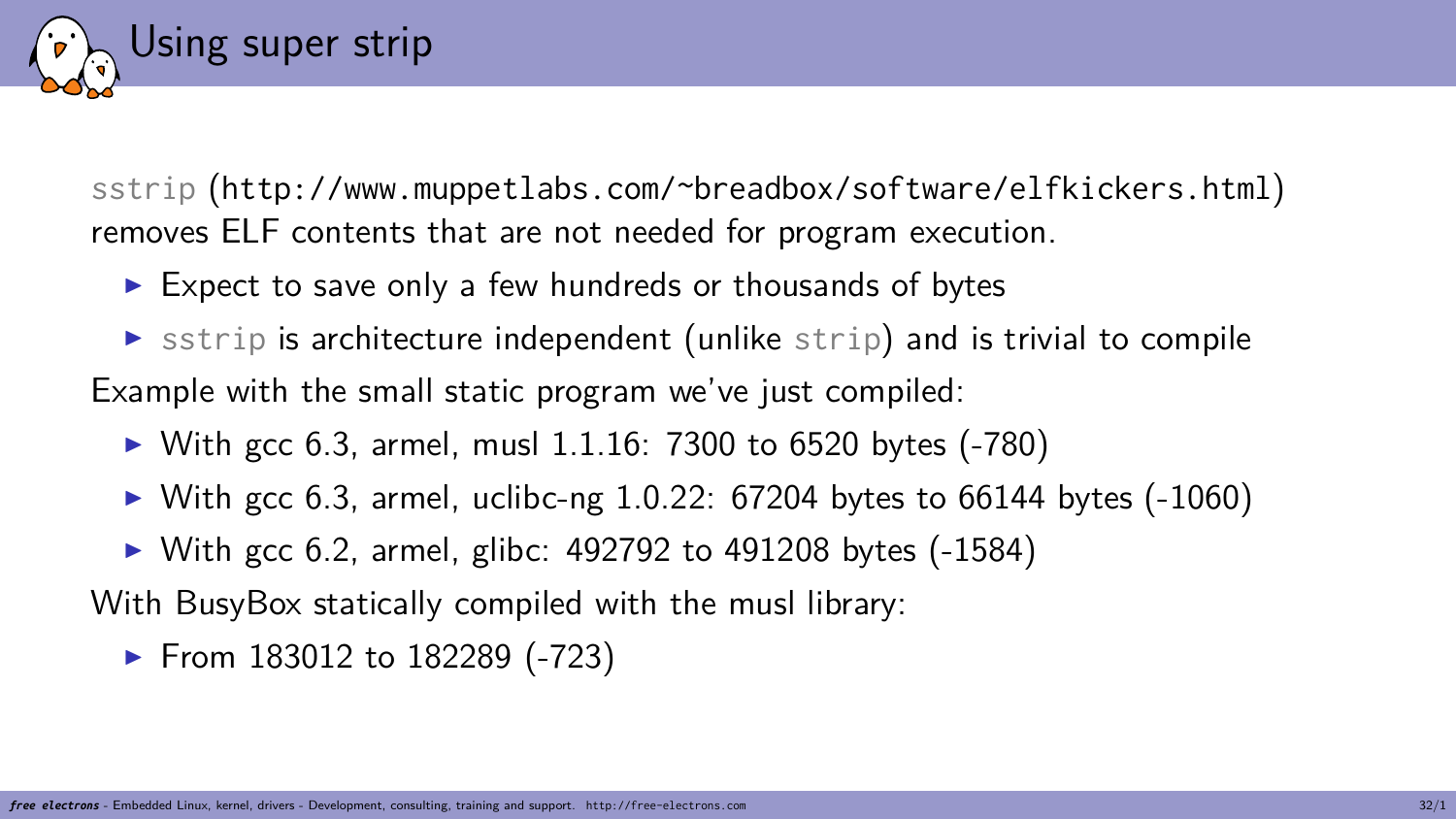

## Other lightweight libraries

- ▶ **diet libc** (http://www.fefe.de/dietlibc/
	- ▶ Latest release in 2013! Not supported by toolchain generators.
	- ▶ Was meant to generate small static executables
- ▶ **klibc** (https://www.kernel.org/pub/linux/libs/klibc/)
	- ▶ Latest release in 2014! Not supported by toolchain generators.
	- ▶ Was meant to generate small static executables for use in initramfs filesystems.

*free electrons* - Embedded Linux, kernel, drivers - Development, consulting, training and support. http://free-electrons.com 33/1

▶ Need reviving?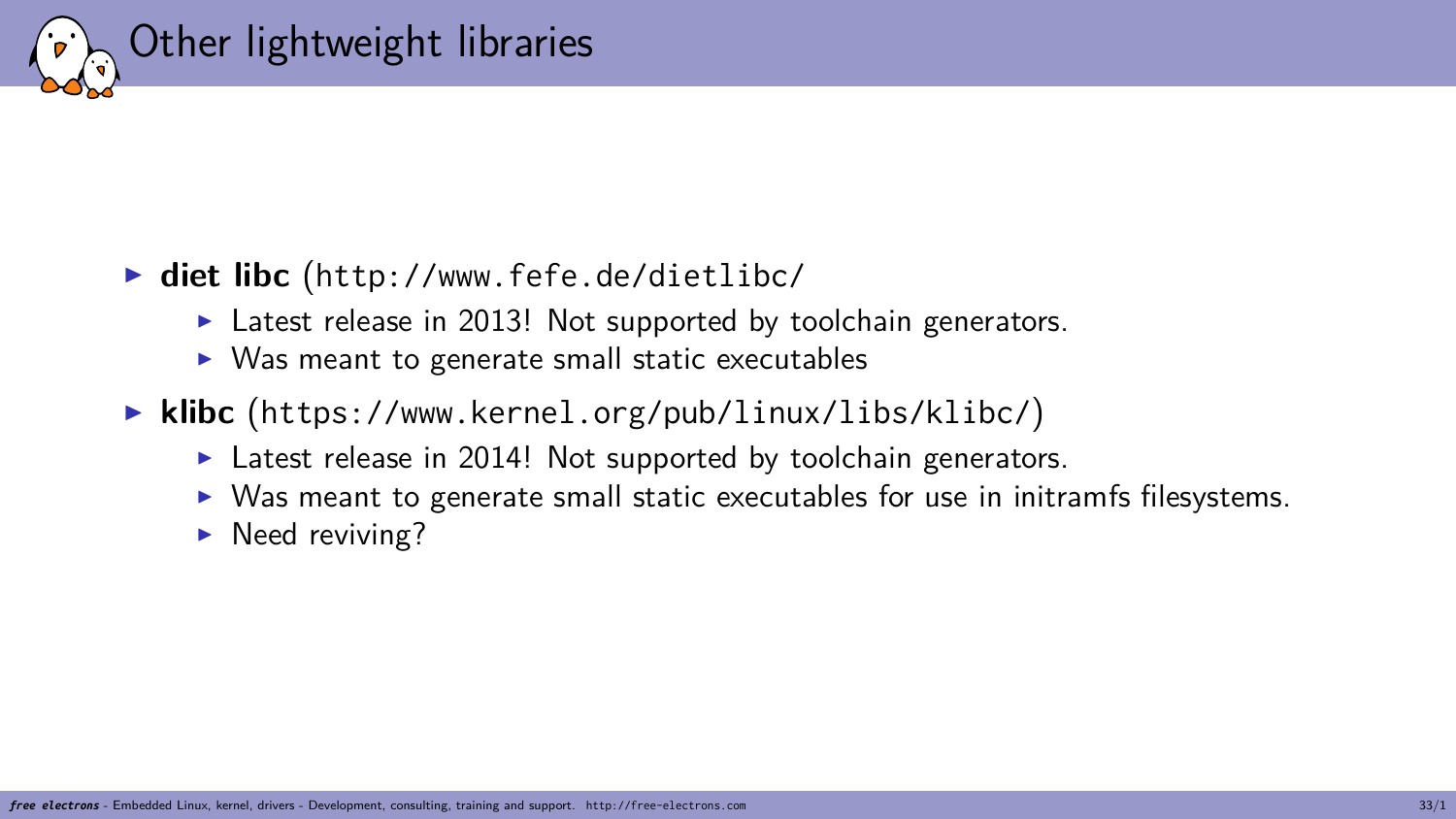

## Optimizing libraries

- ▶ You can use *mklibs* (git://anonscm.debian.org/d-i/mklibs, but that just copies the libraries which are used for a given set of executables. Build systems can already do that.
- ▶ Would need something that removes unused symbols from libraries. Is the Library Optimizer from MontaVista (https://sourceforge.net/projects/libraryopt/) still usable?

*free electrons* - Embedded Linux, kernel, drivers - Development, consulting, training and support. http://free-electrons.com 34/1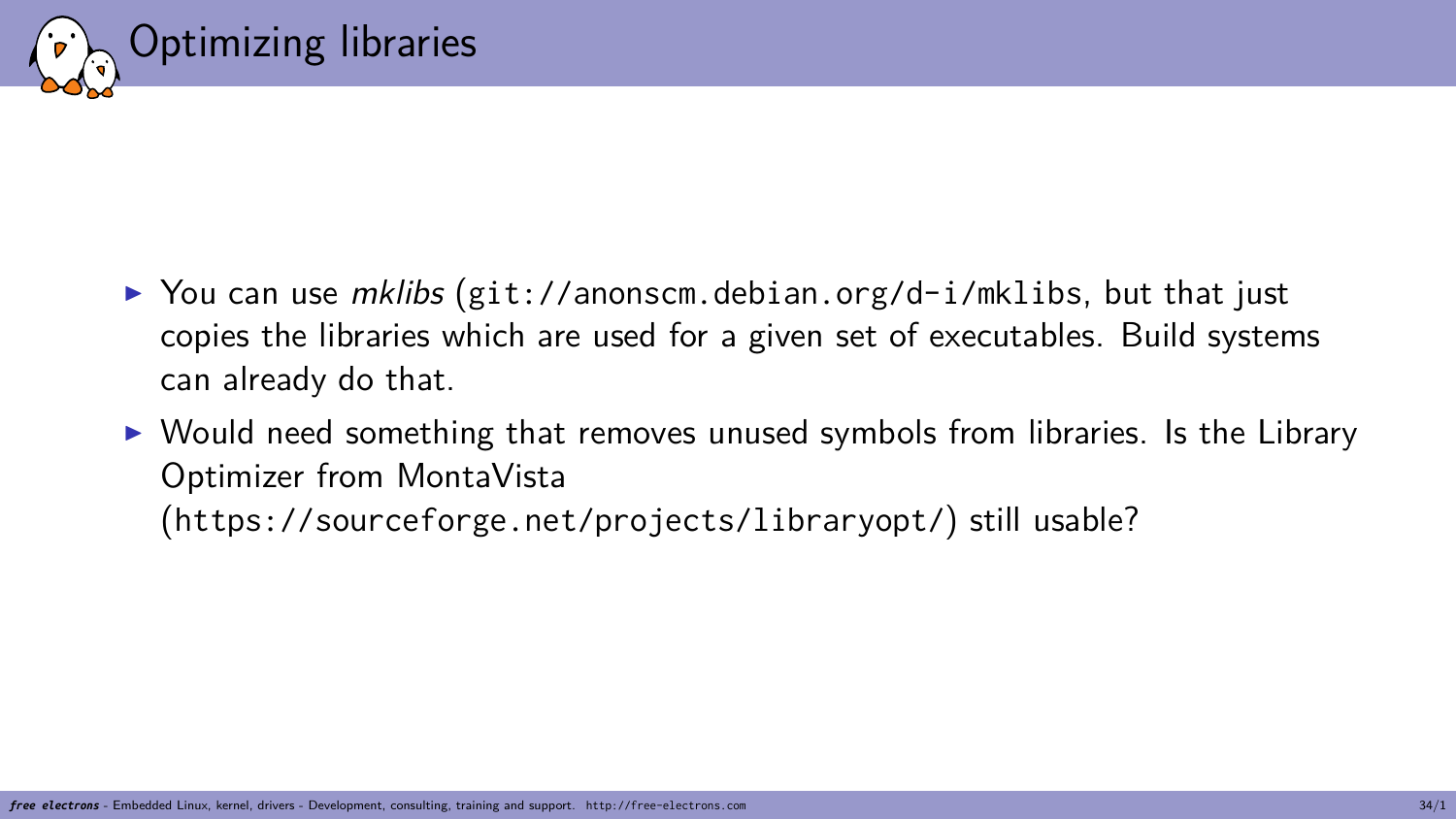

- $\triangleright$  For very small systems, booting on an initramfs is the best solution. It allows to boot earlier and faster too (no need for filesystem and storage drivers).
- $\triangleright$  A single static executable helps too (no libraries)
- $\triangleright$  For bigger sizes, compressing filesystems are useful:
	- ▶ SquashFS for block storage
	- ▶ JFFS2 for flash (UBI has too much overhead for small partitions)
	- ▶ ZRAM (compressed block device in RAM)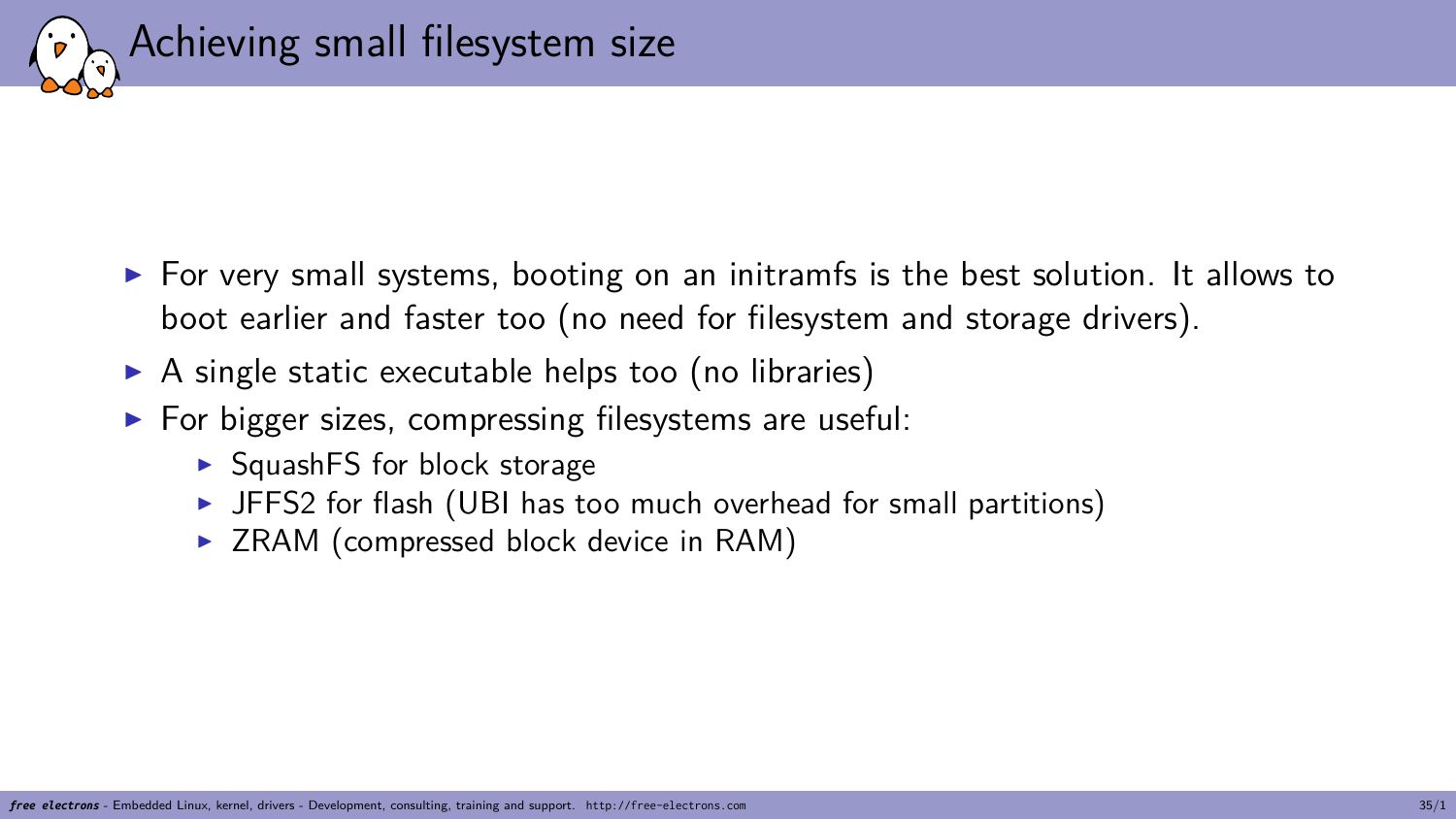

- $\triangleright$  Though there apparently hasn't been recent mainlining efforts, the kernel size can remain very small (405K compressed on ARM, running on a system with 4M of RAM).
- ▶ Compilers: use *clang* or *gcc LTO* (not for the kernel yet)
- ▶ New C library worth using: *musl*
- $\triangleright$  Worth giving Toybox a try too, when simple command line utilities are sufficient.
- $\triangleright$  Still significant room for improvement. Difficult to make things removable without increasing the kernel parameter and testing complexity, though.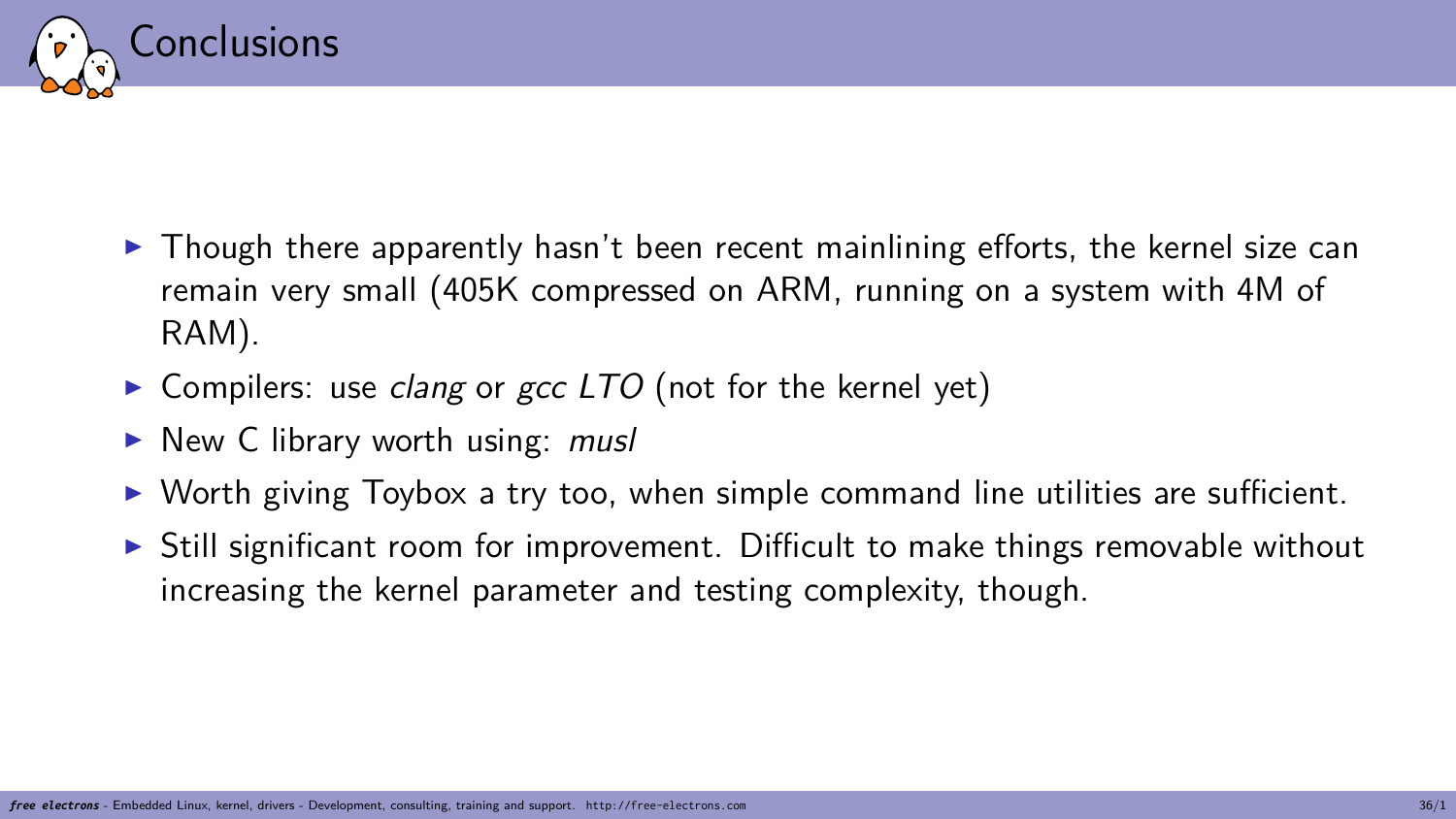

- ▶ Any recent achievements to report?
- ▶ Any other resources you are using?
- ▶ Volunteers to join the size effort?
- ▶ News from the LLVM Linux project?
- ▶ Community friendly hardware we could use for development efforts? Supporting special hardware with tight requirements is a good reason for getting code accepted.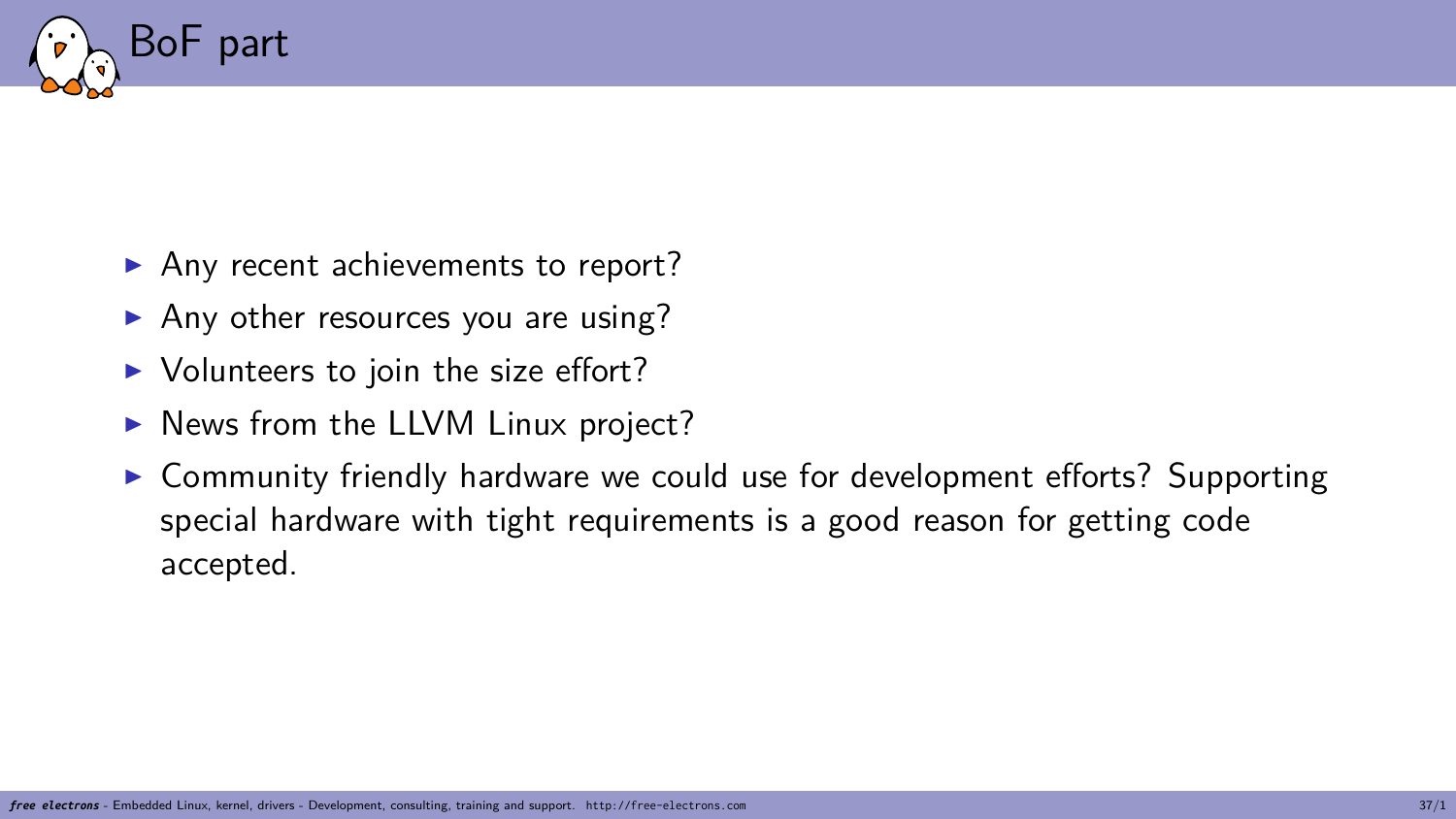

- ▶ Home of the Linux tinification project https://tiny.wiki.kernel.org/
- ▶ Ideas ideas and projects which would be worth reviving http://elinux.org/Kernel\_Size\_Reduction\_Work
- ▶ Tim Bird Advanced size optimization of the Linux kernel (2013) http://events.linuxfoundation.org/sites/events/files/lcjp13\_bird.pdf
- ▶ Pieter Smith Linux in a Lightbulb: How Far Are We on Tinification (2015) http://www.elinux.org/images/6/67/Linux\_In\_a\_Lightbulb-Where\_are\_we\_on\_tinification-ELCE2015.pdf
- ▶ Vitaly Wool Linux for Microcontrollers: From Marginal to Mainstream (2015) http://www.elinux.org/images/9/90/Linux\_for\_Microcontrollers- \_From\_Marginal\_to\_Mainstream.pdf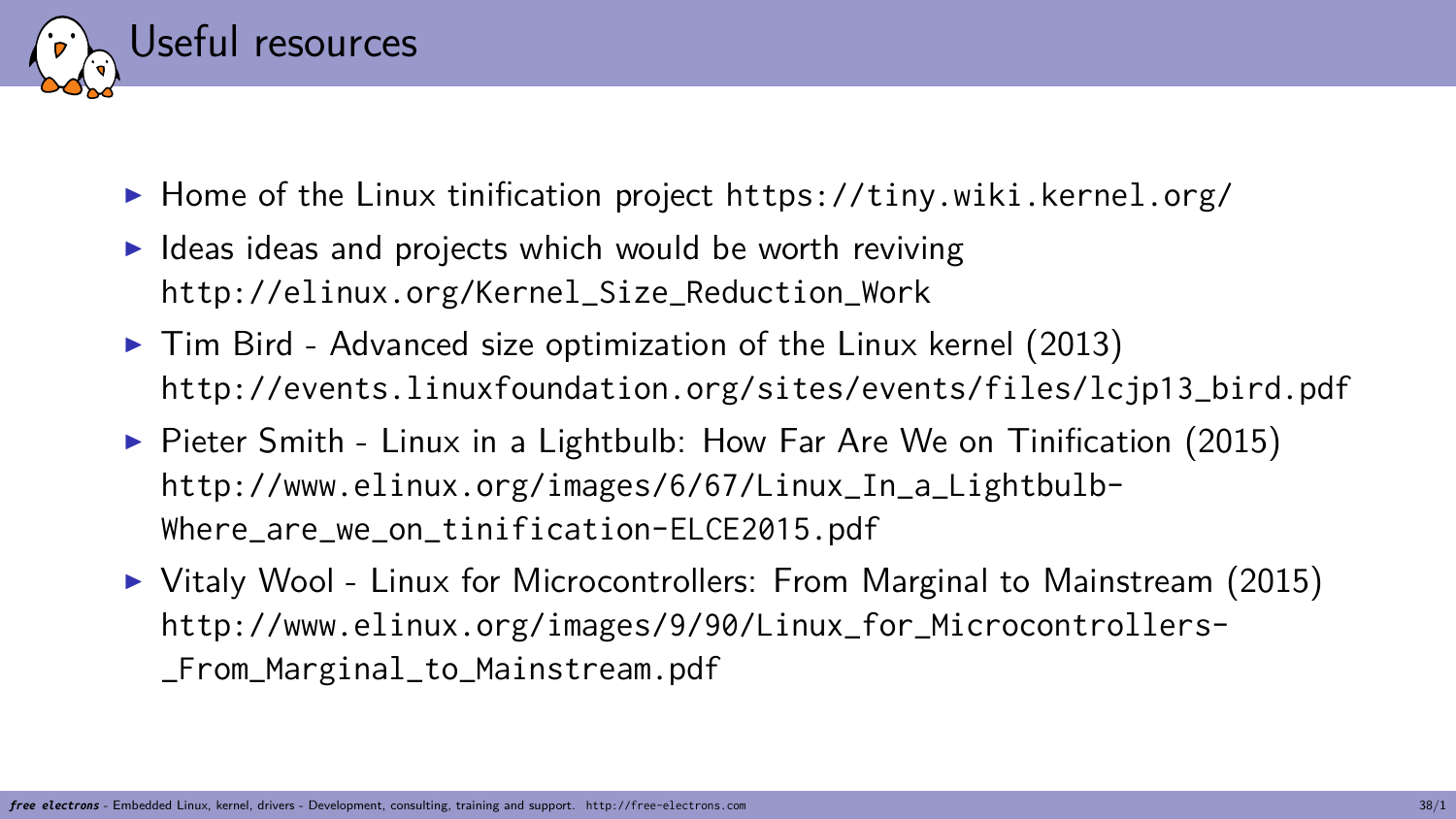

- ▶ Tuesday 4:20pm Tutorial: building the Simplest Possible Linux System - Rob Landley
- ▶ Tuesday 5:20pm Optimizing C for Microcontrollers - Best Practices - Khem Raj
- ▶ Thursday 3:30pm GCC/Clang Optimizations for Embedded Linux - Khem Raj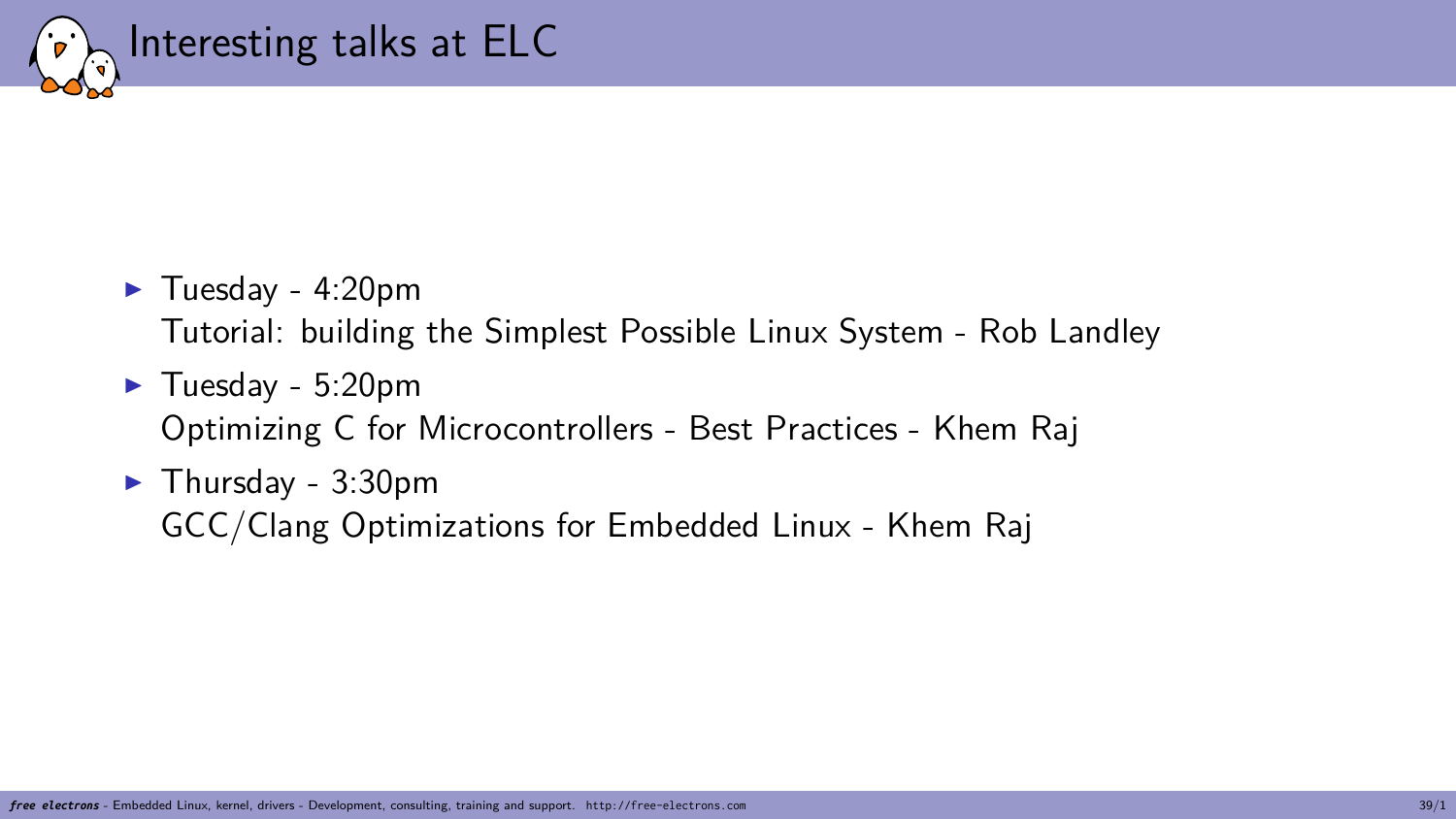# Questions?

## Michael Opdenacker

*michael.opdenacker@free-electrons.com*

Slides under CC-BY-SA 3.0 http://free-electrons.com/pub/conferences/2017/elc/opdenacker-embedded-linux-size-reduction/

*free electrons* - Embedded Linux, kernel, drivers - Development, consulting, training and support. http://free-electrons.com 40/1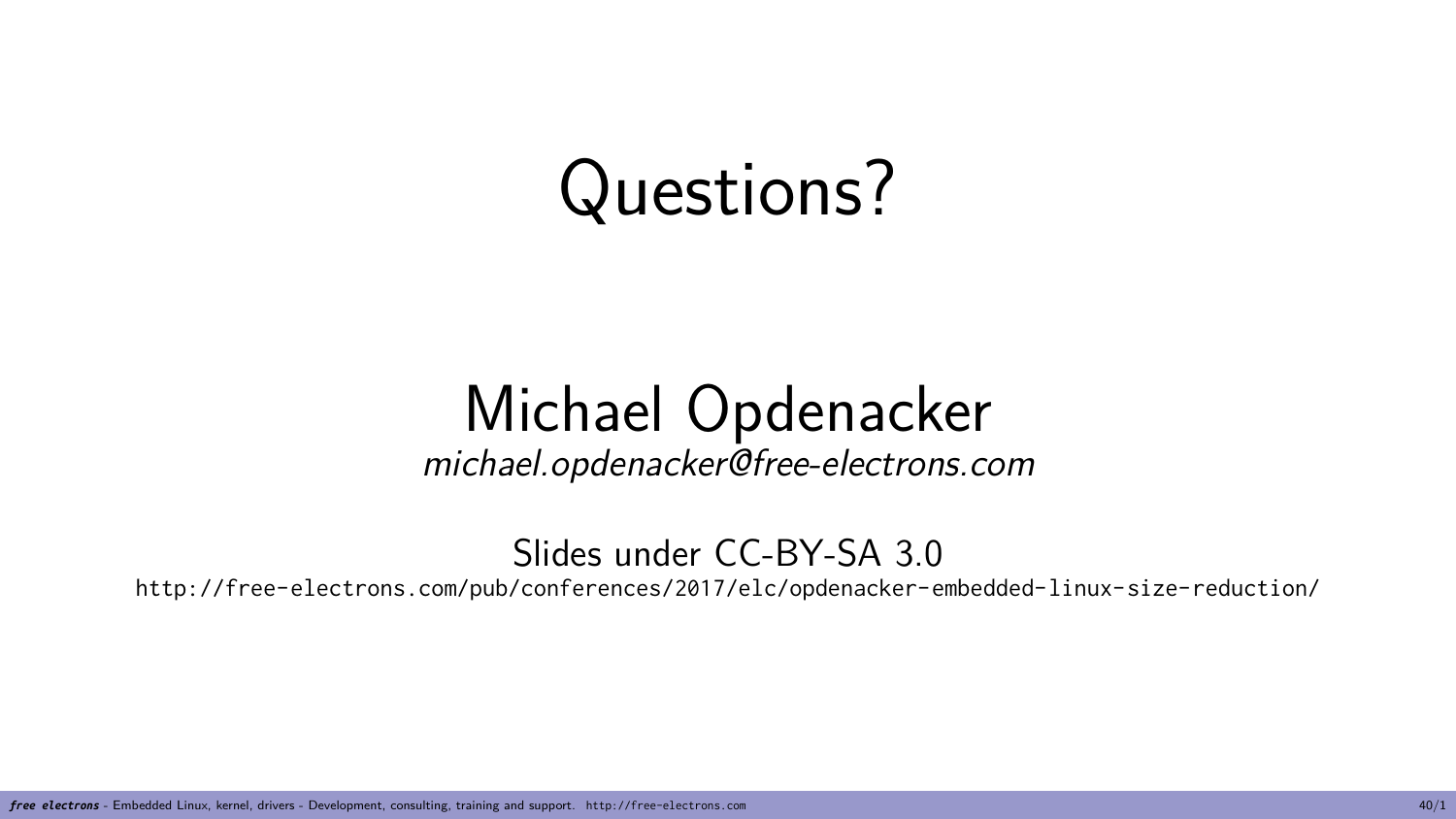

Notes from discussions with the audience (1)

- ▶ Bernhard Rosenkränzer suggested to try the Bionic C library from Android in standard Linux. It's not perfect but could be useful in some cases.
- $\blacktriangleright$  Clang has a new -0z optimization option that goes further than -0s
- ▶ Rob Landley mentioned his 2013 patchset to address limitations in the initramfs booting approach. See https://lkml.org/lkml/2013/7/9/501

*free electrons* - Embedded Linux, kernel, drivers - Development, consulting, training and support. http://free-electrons.com 41/1